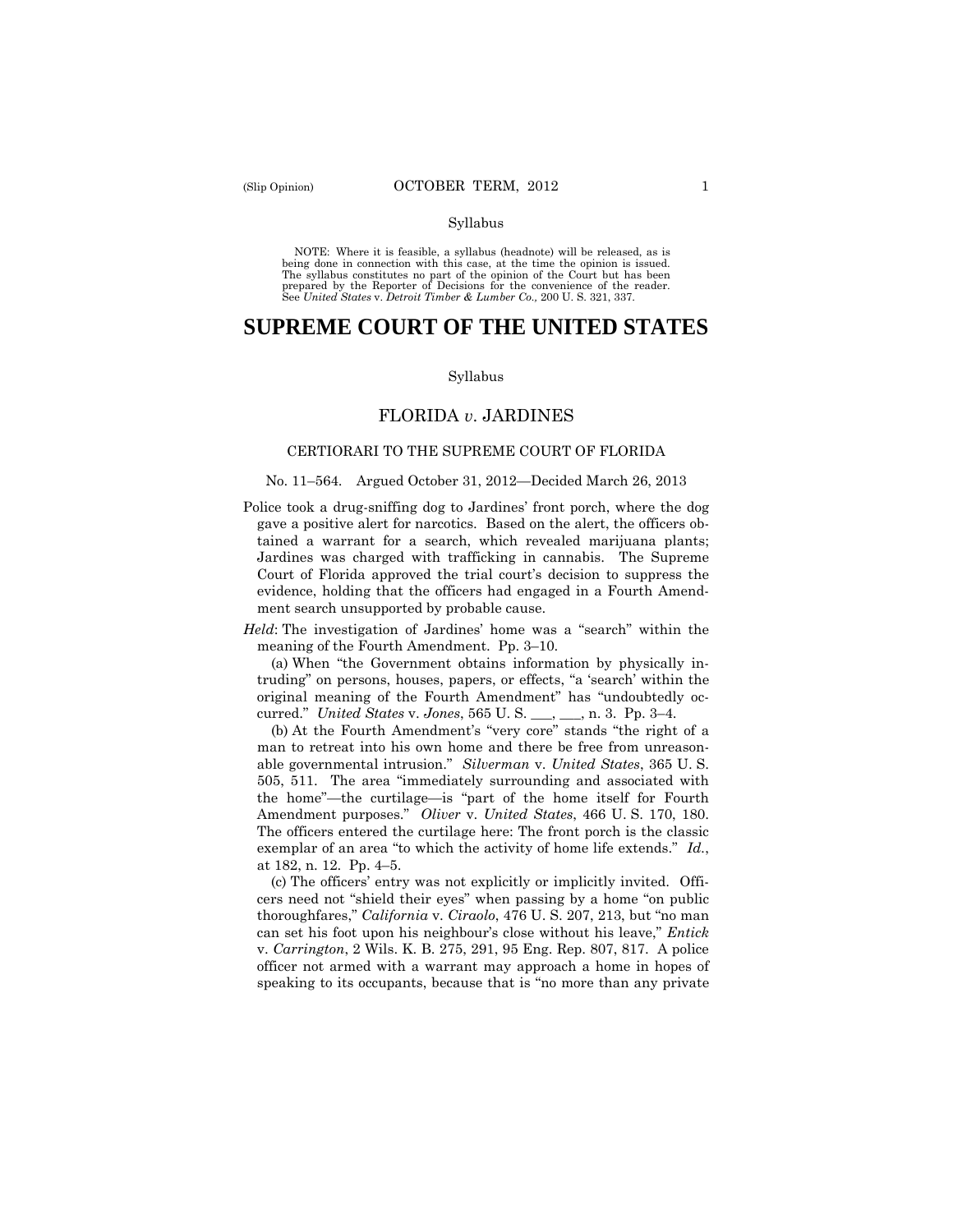## Syllabus

citizen might do." *Kentucky* v. *King*, 563 U. S. \_\_\_, \_\_\_. But the scope of a license is limited not only to a particular area but also to a specific purpose, and there is no customary invitation to enter the curtilage simply to conduct a search. Pp. 5–8.

(d) It is unnecessary to decide whether the officers violated Jardines' expectation of privacy under *Katz* v. *United States*, 389 U. S. 347. Pp. 8–10.

73 So. 3d 34, affirmed.

SCALIA, J., delivered the opinion of the Court, in which THOMAS, GINSBURG, SOTOMAYOR, and KAGAN, JJ., joined. KAGAN, J., filed a concurring opinion, in which GINSBURG and SOTOMAYOR, JJ., joined. ALITO, J., filed a dissenting opinion, in which ROBERTS, C. J., and KENNEDY and BREYER, JJ., joined.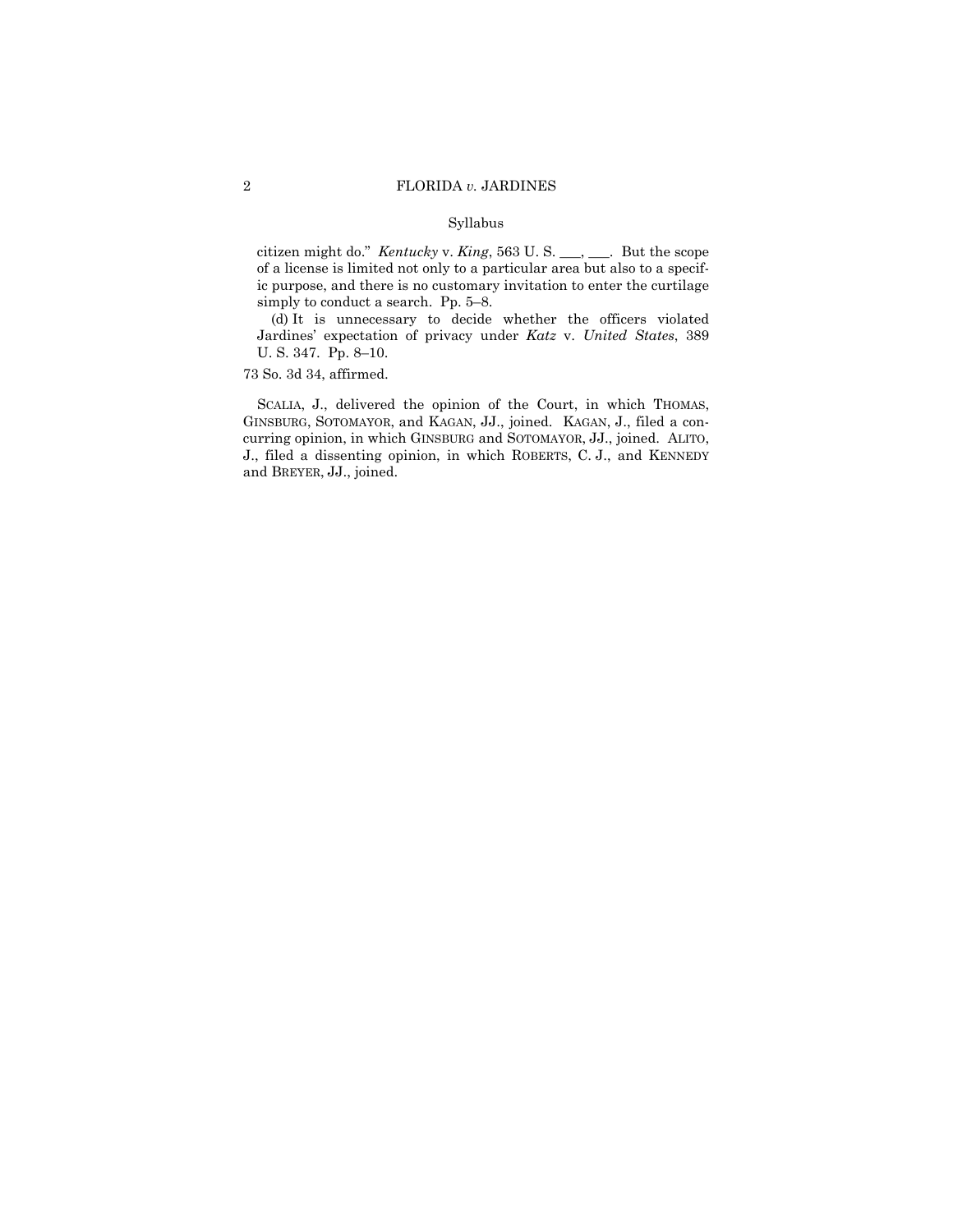preliminary print of the United States Reports. Readers are requested to notify the Reporter of Decisions, Supreme Court of the United States, Wash- ington, D. C. 20543, of any typographical or other formal errors, in order that corrections may be made before the preliminary print goes to press. NOTICE: This opinion is subject to formal revision before publication in the

## $\frac{1}{2}$  , where  $\frac{1}{2}$ **SUPREME COURT OF THE UNITED STATES**

## $\frac{1}{2}$  ,  $\frac{1}{2}$  ,  $\frac{1}{2}$  ,  $\frac{1}{2}$  ,  $\frac{1}{2}$  ,  $\frac{1}{2}$ No. 11–564

## FLORIDA, PETITIONER *v.* JOELIS JARDINES

## ON WRIT OF CERTIORARI TO THE SUPREME COURT OF FLORIDA

## [March 26, 2013]

## JUSTICE SCALIA delivered the opinion of the Court.

We consider whether using a drug-sniffing dog on a homeowner's porch to investigate the contents of the home is a "search" within the meaning of the Fourth Amendment.

## I

In 2006, Detective William Pedraja of the Miami-Dade Police Department received an unverified tip that marijuana was being grown in the home of respondent Joelis Jardines. One month later, the Department and the Drug Enforcement Administration sent a joint surveillance team to Jardines' home. Detective Pedraja was part of that team. He watched the home for fifteen minutes and saw no vehicles in the driveway or activity around the home, and could not see inside because the blinds were drawn. Detective Pedraja then approached Jardines' home accompanied by Detective Douglas Bartelt, a trained canine handler who had just arrived at the scene with his drug-sniffing dog. The dog was trained to detect the scent of marijuana, cocaine, heroin, and several other drugs, indicating the presence of any of these substances through particular behavioral changes recognizable by his handler.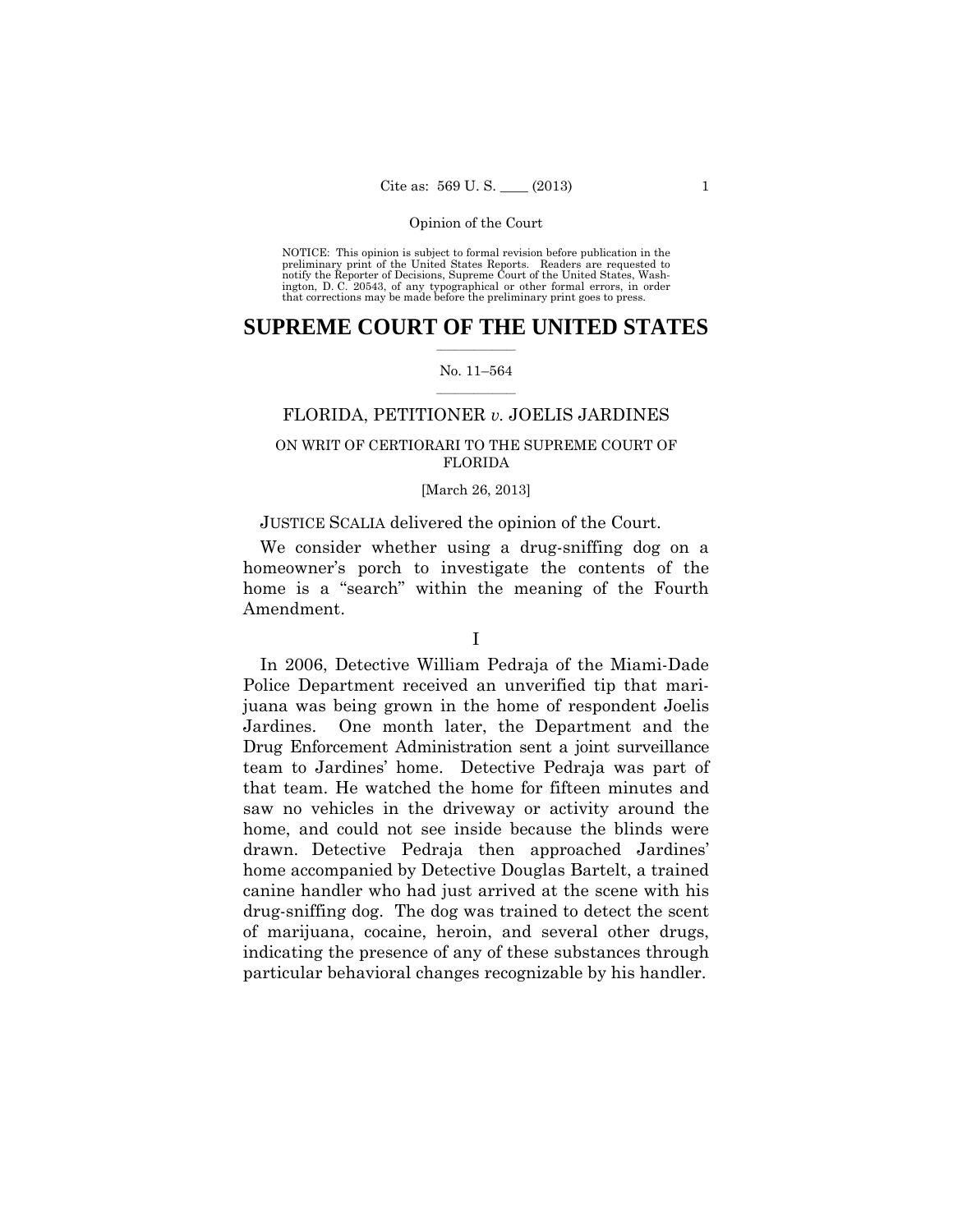## Opinion of the Court

Detective Bartelt had the dog on a six-foot leash, owing in part to the dog's "wild" nature, App. to Pet. for Cert. A– 35, and tendency to dart around erratically while searching. As the dog approached Jardines' front porch, he apparently sensed one of the odors he had been trained to detect, and began energetically exploring the area for the strongest point source of that odor. As Detective Bartelt explained, the dog "began tracking that airborne odor by . . . tracking back and forth," engaging in what is called "bracketing," "back and forth, back and forth." *Id.,* at A– 33 to A–34. Detective Bartelt gave the dog "the full six feet of the leash plus whatever safe distance [he could] give him" to do this—he testified that he needed to give the dog "as much distance as I can." *Id.,* at A–35. And Detective Pedraja stood back while this was occurring, so that he would not "get knocked over" when the dog was "spinning around trying to find" the source. *Id.,* at A–38.

After sniffing the base of the front door, the dog sat, which is the trained behavior upon discovering the odor's strongest point. Detective Bartelt then pulled the dog away from the door and returned to his vehicle. He left the scene after informing Detective Pedraja that there had been a positive alert for narcotics.

 search the residence. When the warrant was executed later On the basis of what he had learned at the home, Detective Pedraja applied for and received a warrant to that day, Jardines attempted to flee and was arrested; the search revealed marijuana plants, and he was charged with trafficking in cannabis.

At trial, Jardines moved to suppress the marijuana plants on the ground that the canine investigation was an unreasonable search. The trial court granted the motion, and the Florida Third District Court of Appeal reversed. On a petition for discretionary review, the Florida Supreme Court quashed the decision of the Third District Court of Appeal and approved the trial court's decision to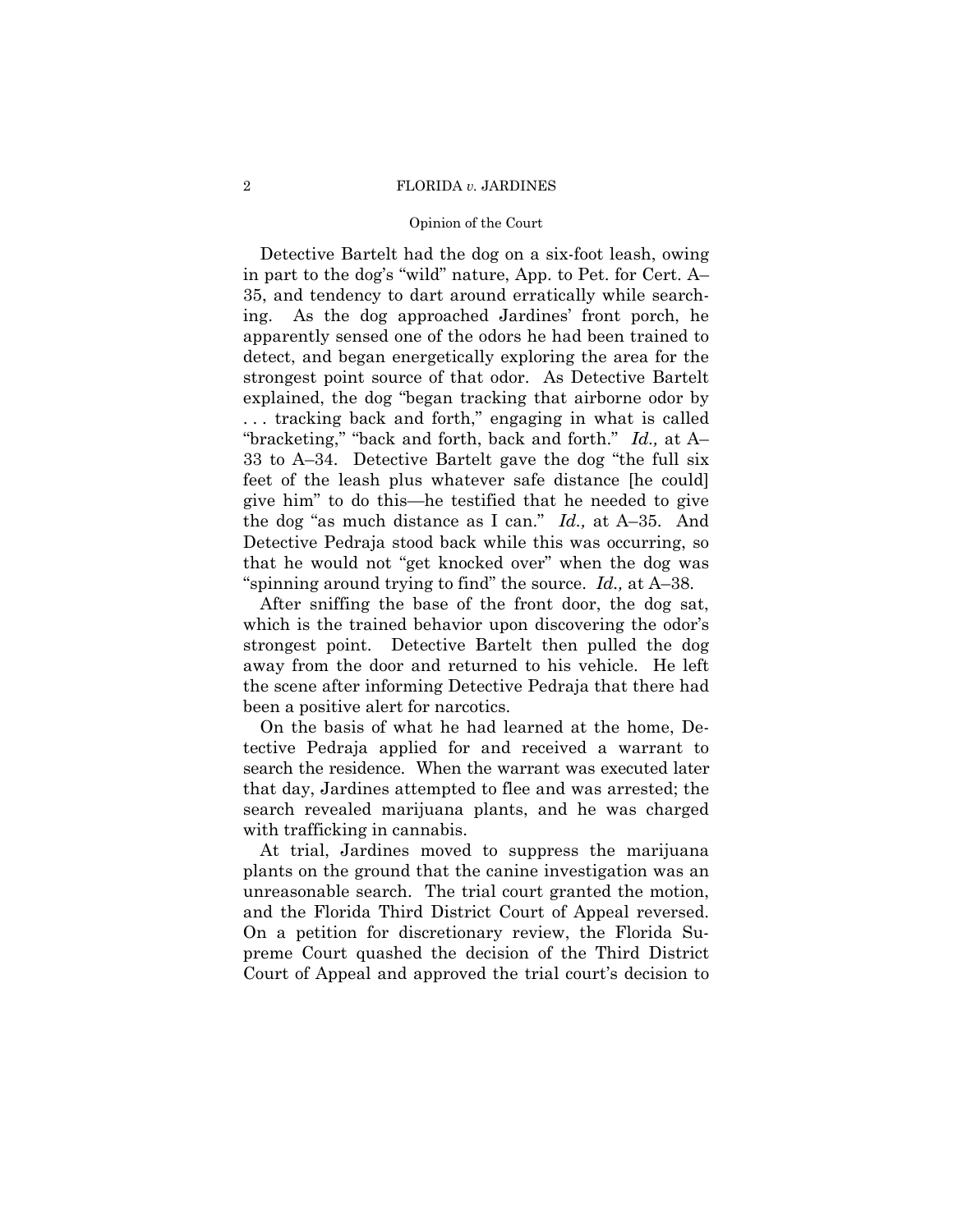suppress, holding (as relevant here) that the use of the trained narcotics dog to investigate Jardines' home was a Fourth Amendment search unsupported by probable cause, rendering invalid the warrant based upon information gathered in that search. 73 So. 3d 34 (2011).

We granted certiorari, limited to the question of whether the officers' behavior was a search within the meaning of the Fourth Amendment.  $565$  U. S.  $\_\_$  (2012).

The Fourth Amendment provides in relevant part that the "right of the people to be secure in their persons, houses, papers, and effects, against unreasonable searches and seizures, shall not be violated." The Amendment establishes a simple baseline, one that for much of our history formed the exclusive basis for its protections: When "the Government obtains information by physically intruding" on persons, houses, papers, or effects, "a 'search' within the original meaning of the Fourth Amendment" has "undoubtedly occurred." *United States* v. *Jones*, 565 U. S.  $\_, \_\_\_$ , n. 3 (2012) (slip op., at 6, n. 3). By reason of our decision in *Katz* v. *United States*, 389 U. S. 347 (1967), property rights "are not the sole measure of Fourth Amendment violations," *Soldal* v. *Cook County*, 506 U. S. 56, 64 (1992)—but though *Katz* may add to the baseline, it does not subtract anything from the Amendment's protections "when the Government *does* engage in [a] physical intrusion of a constitutionally protected area," *United States* v. *Knotts*, 460 U. S. 276, 286 (1983) (Brennan, J., concurring in the judgment).

That principle renders this case a straightforward one. The officers were gathering information in an area belonging to Jardines and immediately surrounding his house in the curtilage of the house, which we have held enjoys protection as part of the home itself. And they gathered that information by physically entering and occupying the

II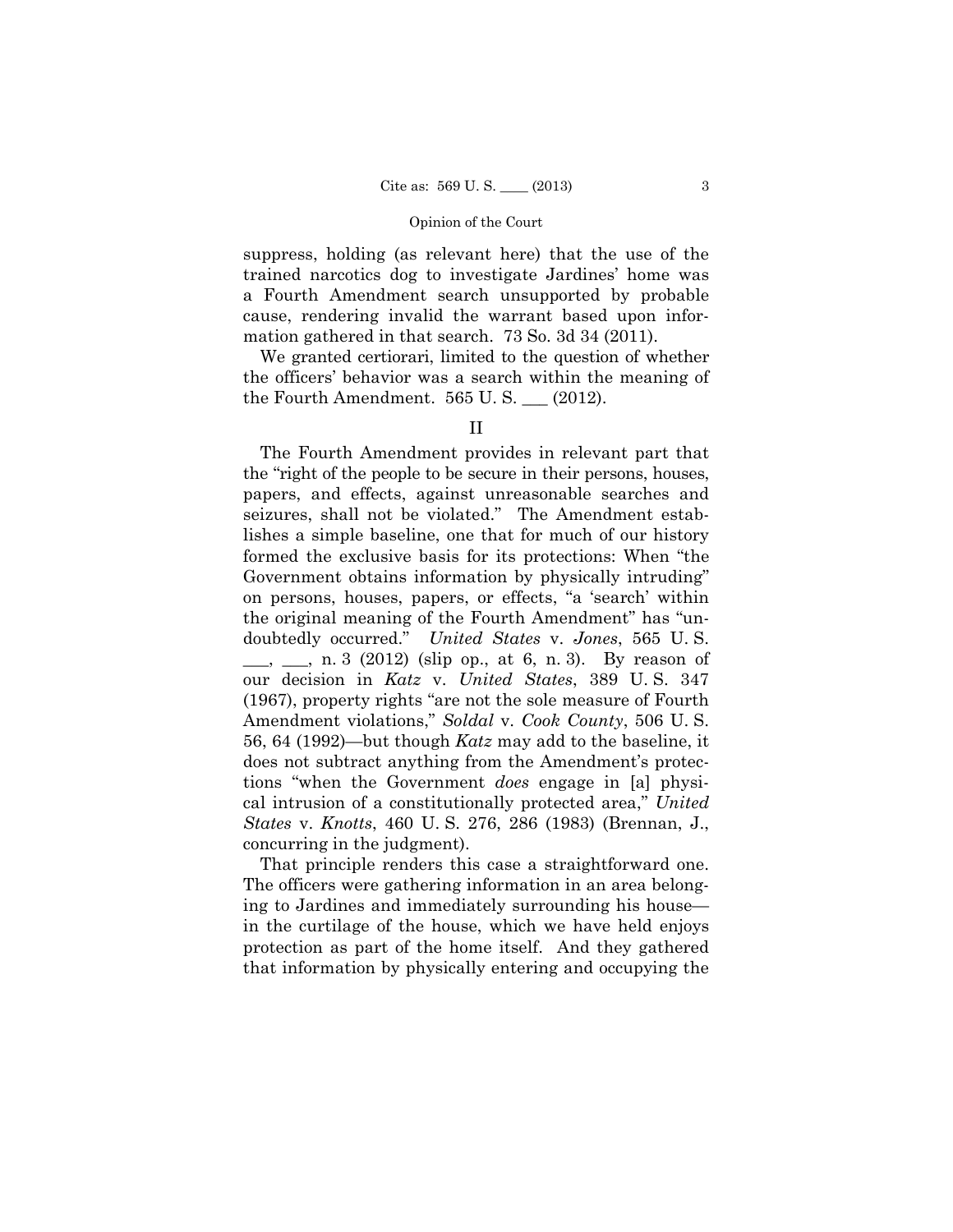area to engage in conduct not explicitly or implicitly permitted by the homeowner.

## A

The Fourth Amendment "indicates with some precision the places and things encompassed by its protections": persons, houses, papers, and effects. *Oliver* v. *United States*, 466 U. S. 170, 176 (1984). The Fourth Amendment does not, therefore, prevent all investigations conducted on private property; for example, an officer may (subject to *Katz*) gather information in what we have called "open fields"—even if those fields are privately owned—because such fields are not enumerated in the Amendment's text. *Hester* v. *United States*, 265 U. S. 57 (1924).

But when it comes to the Fourth Amendment, the home is first among equals. At the Amendment's "very core" stands "the right of a man to retreat into his own home and there be free from unreasonable governmental intrusion." *Silverman* v. *United States*, 365 U. S. 505, 511 (1961). This right would be of little practical value if the State's agents could stand in a home's porch or side garden and trawl for evidence with impunity; the right to retreat would be significantly diminished if the police could enter a man's property to observe his repose from just outside the front window.

We therefore regard the area "immediately surrounding and associated with the home"—what our cases call the curtilage—as "part of the home itself for Fourth Amendment purposes." *Oliver*, *supra,* at 180. That principle has ancient and durable roots. Just as the distinction between the home and the open fields is "as old as the common law," *Hester*, *supra,* at 59, so too is the identity of home and what Blackstone called the "curtilage or homestall," for the "house protects and privileges all its branches and appurtenants." 4 W. Blackstone, Commentaries on the Laws of England 223, 225 (1769). This area around the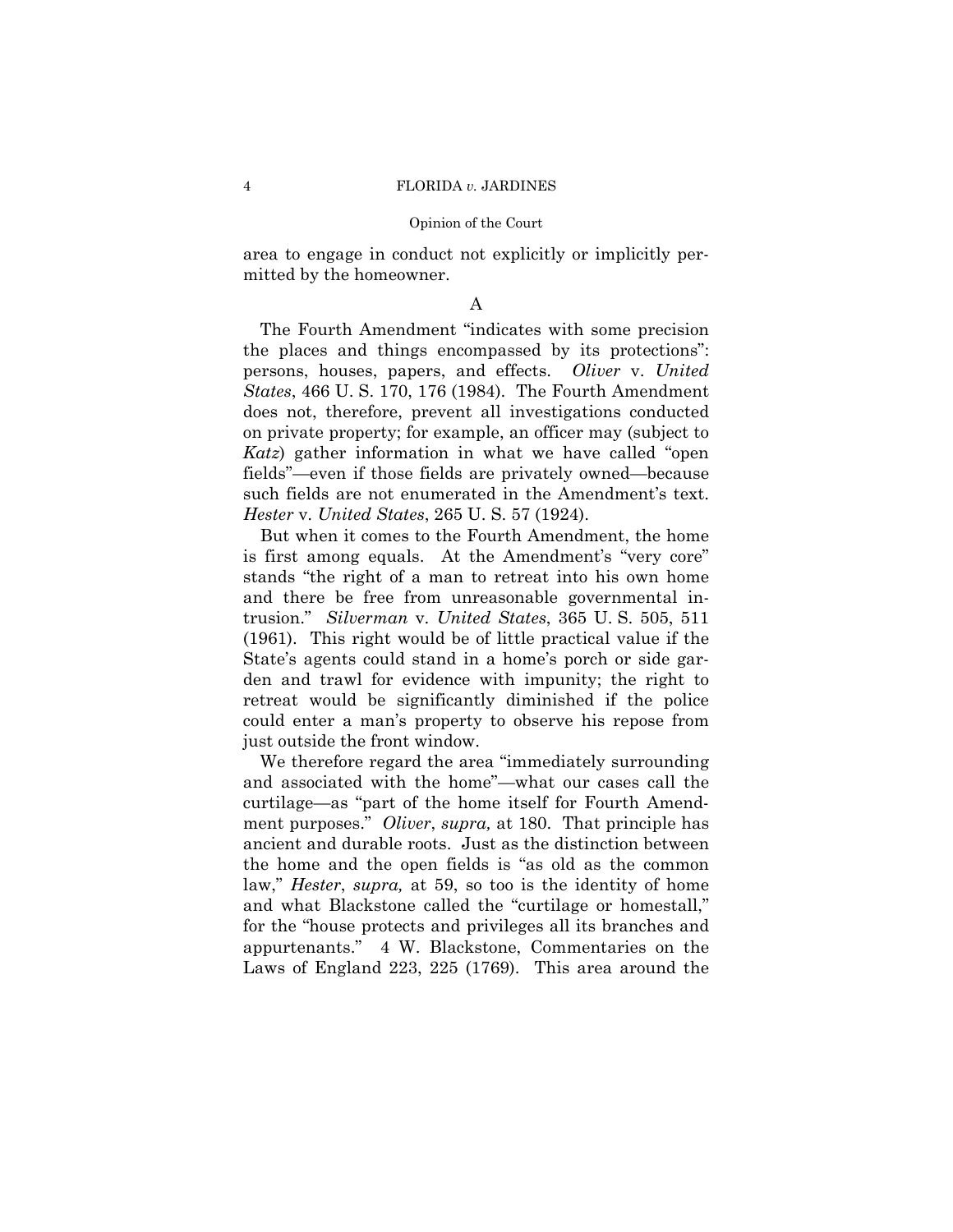home is "intimately linked to the home, both physically and psychologically," and is where "privacy expectations are most heightened." *California* v. *Ciraolo*, 476 U. S. 207, 213 (1986).

While the boundaries of the curtilage are generally "clearly marked," the "conception defining the curtilage" is at any rate familiar enough that it is "easily understood from our daily experience." *Oliver*, 466 U. S., at 182, n. 12. Here there is no doubt that the officers entered it: The front porch is the classic exemplar of an area adjacent to the home and "to which the activity of home life extends." *Ibid.* 

B

 nonintrusive manner." *Ibid. Entick* v. *Carrington*, 2 Wils. Since the officers' investigation took place in a constitutionally protected area, we turn to the question of whether it was accomplished through an unlicensed physical intrusion.1 While law enforcement officers need not "shield their eyes" when passing by the home "on public thoroughfares," *Ciraolo*, 476 U. S., at 213, an officer's leave to gather information is sharply circumscribed when he steps off those thoroughfares and enters the Fourth Amendment's protected areas. In permitting, for example, visual observation of the home from "public navigable airspace," we were careful to note that it was done "in a physically K. B. 275, 95 Eng. Rep. 807 (K. B. 1765), a case "undoubtedly familiar" to "every American statesman" at the time of the Founding, *Boyd* v. *United States*, 116 U. S. 616, 626

<sup>1</sup>At oral argument, the State and its *amicus* the Solicitor General argued that Jardines conceded in the lower courts that the officers had a right to be where they were. This misstates the record. Jardines conceded nothing more than the unsurprising proposition that the officers could have lawfully approached his home to knock on the front door in hopes of speaking with him. Of course, that is not what they did.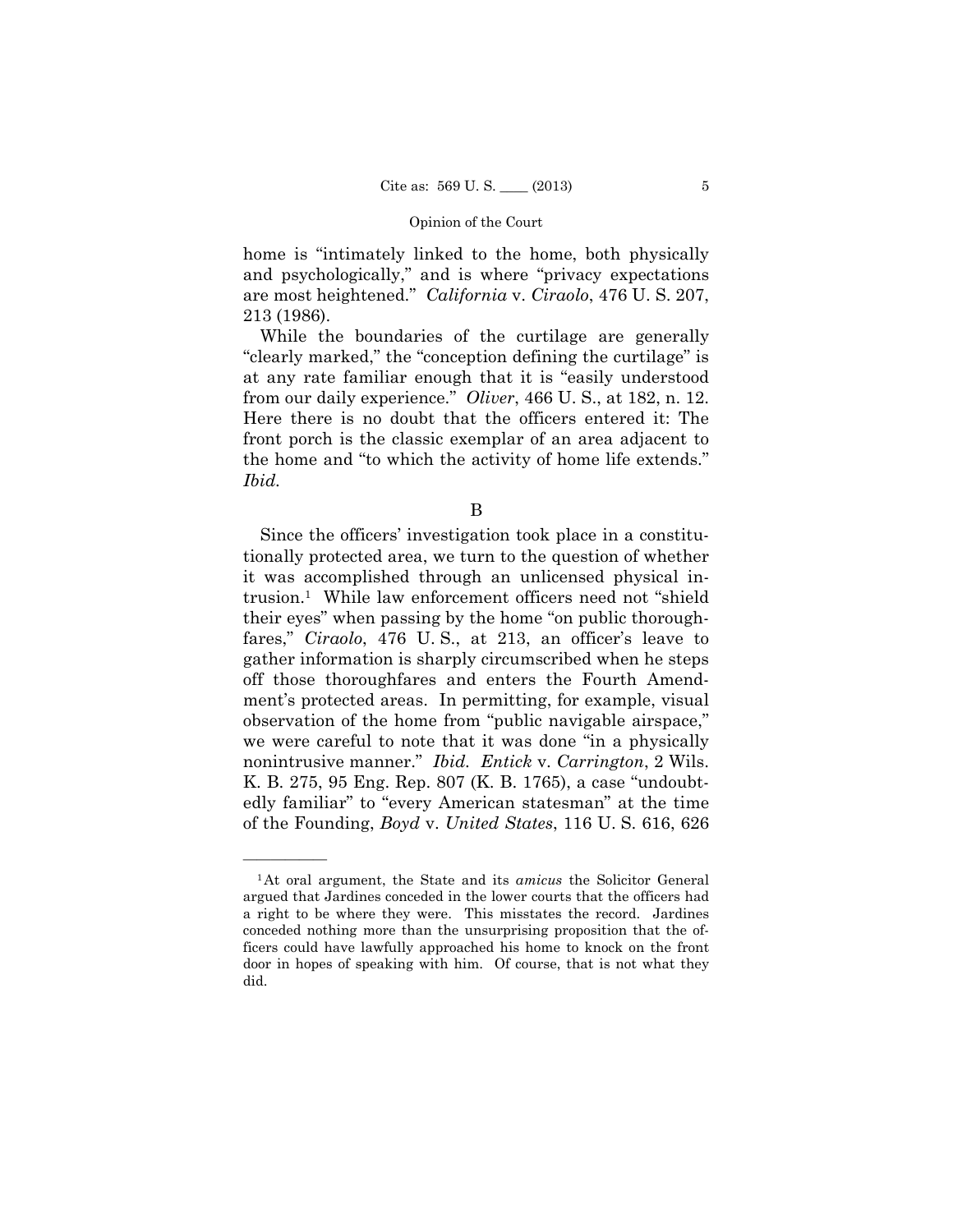## Opinion of the Court

(1886), states the general rule clearly: "[O]ur law holds the property of every man so sacred, that no man can set his foot upon his neighbour's close without his leave." 2 Wils. K. B., at 291, 95 Eng. Rep., at 817. As it is undisputed that the detectives had all four of their feet and all four of their companion's firmly planted on the constitutionally protected extension of Jardines' home, the only question is whether he had given his leave (even implicitly) for them to do so. He had not.

"A license may be implied from the habits of the country," notwithstanding the "strict rule of the English common law as to entry upon a close." *McKee* v. *Gratz*, 260 U. S. 127, 136 (1922) (Holmes, J.). We have accordingly recognized that "the knocker on the front door is treated as an invitation or license to attempt an entry, justifying ingress to the home by solicitors, hawkers and peddlers of all kinds." *Breard* v. *Alexandria*, 341 U. S. 622, 626 (1951). This implicit license typically permits the visitor to approach the home by the front path, knock promptly, wait briefly to be received, and then (absent invitation to linger longer) leave. Complying with the terms of that traditional invitation does not require fine-grained legal knowledge; it is generally managed without incident by the Nation's Girl Scouts and trick-or-treaters.2 Thus, a police officer not armed with a warrant may approach a home and knock, precisely because that is "no more than any private citizen might do." *Kentucky* v. *King*, 563 U. S.

<sup>2</sup>With this much, the dissent seems to agree—it would inquire into " the appearance of things," post, at 5 (opinion of ALITO, J.), what is "typica[l]" for a visitor, *ibid.*, what might cause "alarm" to a "resident of the premises," *ibid.*, what is "expected" of "ordinary visitors," *ibid.*, and what would be expected from a "'reasonably respectful citizen,'" post, at 7. These are good questions. But their answers are incompatible with the dissent's outcome, which is presumably why the dissent does not even try to argue that it would be customary, usual, reasonable, respectful, ordinary, typical, nonalarming, etc*.*, for a stranger to explore the curtilage of the home with trained drug dogs.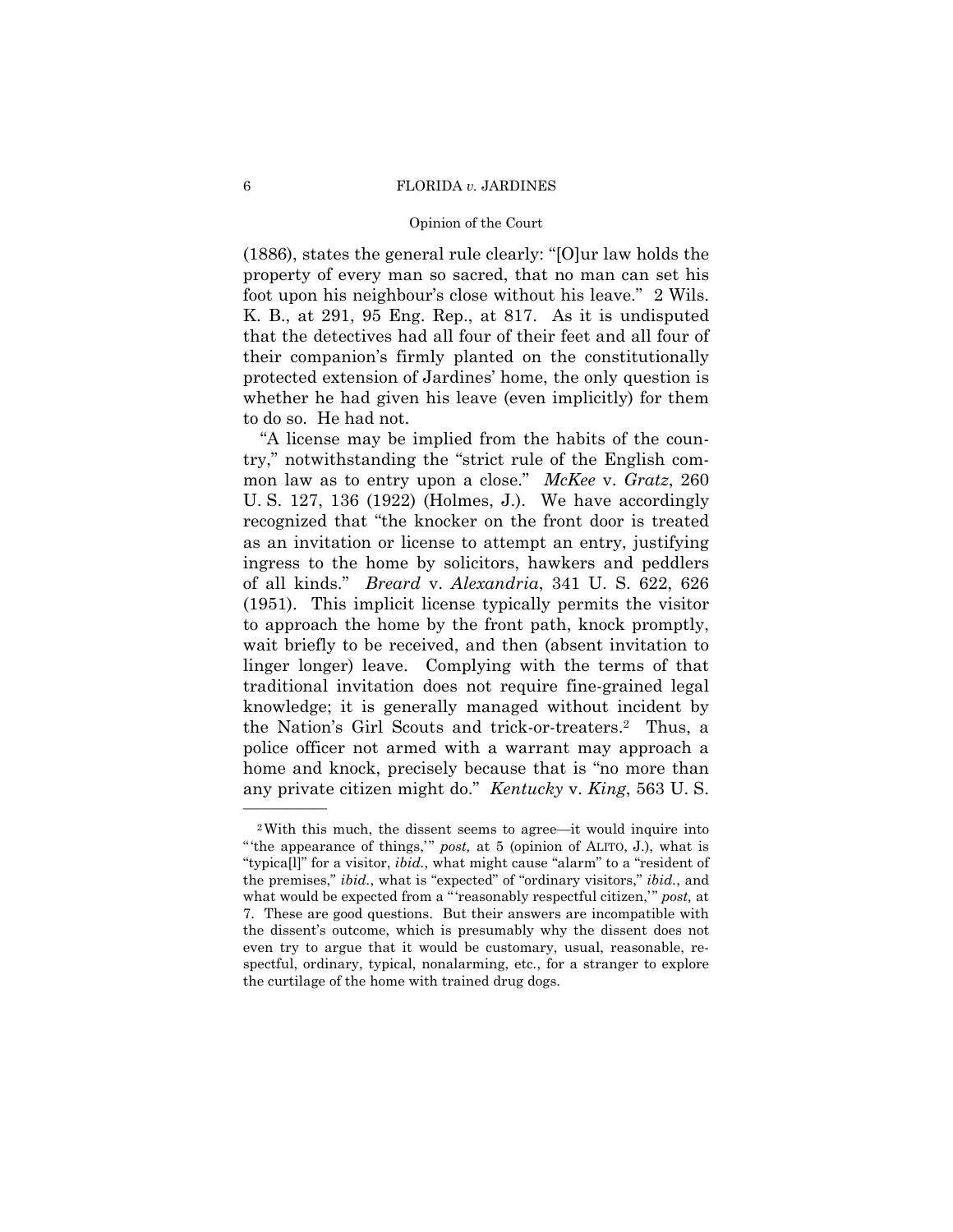## $\_, \_\_ (2011)$  (slip op., at 16).

——————

But introducing a trained police dog to explore the area around the home in hopes of discovering incriminating evidence is something else. There is no customary invitation to do *that*. An invitation to engage in canine forensic investigation assuredly does not inhere in the very act of hanging a knocker.<sup>3</sup> To find a visitor knocking on the door is routine (even if sometimes unwelcome); to spot that same visitor exploring the front path with a metal detector, or marching his bloodhound into the garden before saying hello and asking permission, would inspire most of us to—well, call the police. The scope of a license express or implied—is limited not only to a particular area but also to a specific purpose. Consent at a traffic stop to an officer's checking out an anonymous tip that there is a body in the trunk does not permit the officer to rummage through the trunk for narcotics. Here, the background social norms that invite a visitor to the front door do not invite him there to conduct a search.4

 juana"—the dog. *Post,* at 8. It is not the dog that is the problem, but the 3The dissent insists that our argument must rest upon "the particular instrument that Detective Bartelt used to detect the odor of maribehavior that here involved use of the dog. We think a typical person would find it "'a cause for great alarm'" (the kind of reaction the dissent quite rightly relies upon to justify its no-night-visits rule, *post,* at 5) to find a stranger snooping about his front porch *with or without*  a dog. The dissent would let the police do whatever they want by way of gathering evidence so long as they stay on the base-path, to use a baseball analogy—so long as they "stick to the path that is typically used to approach a front door, such as a paved walkway." *Ibid.* From that vantage point they can presumably peer into the house through binoculars with impunity. That is not the law, as even the State concedes. See Tr. of Oral Arg. 6. 4The dissent argues, citing *King*, that "gathering evidence—even

damning evidence—is a lawful activity that falls within the scope of the license to approach." *Post,* at 7. That is a false generalization. What *King* establishes is that it is not a Fourth Amendment search to approach the home in order to speak with the occupant, *because all are*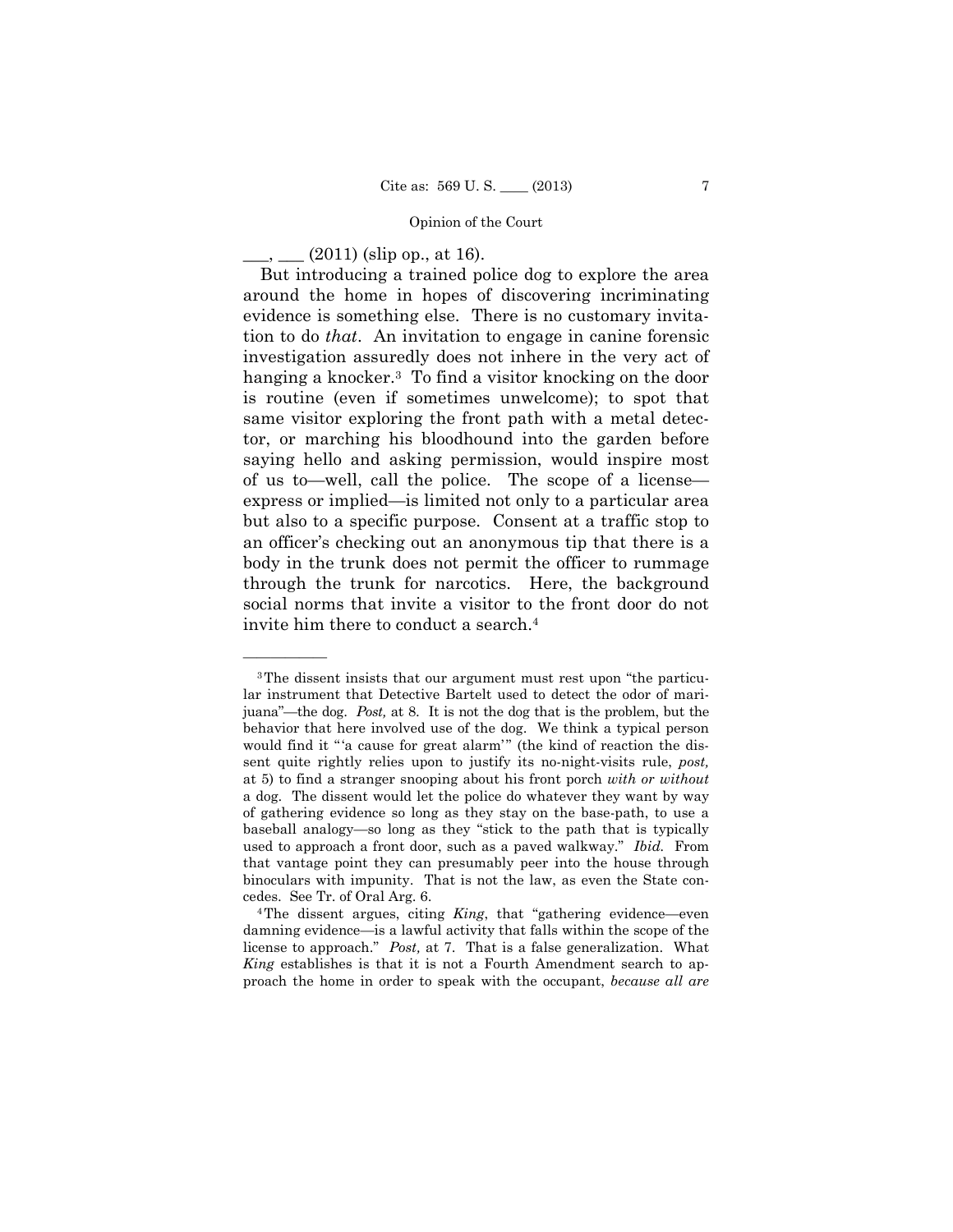## Opinion of the Court

The State points to our decisions holding that the subjective intent of the officer is irrelevant. See *Ashcroft* v. *al-Kidd*, 563 U. S. \_\_\_ (2011); *Whren* v. *United States*, 517 U. S. 806 (1996). But those cases merely hold that a stop or search *that is objectively reasonable* is not vitiated by the fact that the officer's real reason for making the stop or search has nothing to do with the validating reason. Thus, the defendant will not be heard to complain that although he was speeding the officer's real reason for the stop was racial harassment. See *id.,* at 810, 813. Here, however, the question before the court is precisely *whether*  the officer's conduct was an objectively reasonable search. As we have described, that depends upon whether the officers had an implied license to enter the porch, which in turn depends upon the purpose for which they entered. Here, their behavior objectively reveals a purpose to conduct a search, which is not what anyone would think he had license to do.

## III

The State argues that investigation by a forensic narcotics dog by definition cannot implicate any legitimate privacy interest. The State cites for authority our decisions in *United States* v. *Place*, 462 U. S. 696 (1983), *United States* v. *Jacobsen*, 466 U. S. 109 (1984), and *Illinois* v. *Caballes*, 543 U. S. 405 (2005), which held, respectively, that canine inspection of luggage in an airport, chemical testing of a substance that had fallen from a parcel in transit, and canine inspection of an automobile during a lawful traffic stop, do not violate the "reasonable expectation of privacy" described in *Katz.*

*invited to do that*. The mere "purpose of discovering information," *post*, at 8, in the course of engaging in that permitted conduct does not cause it to violate the Fourth Amendment. But no one is impliedly invited to enter the protected premises of the home in order to do nothing but conduct a search.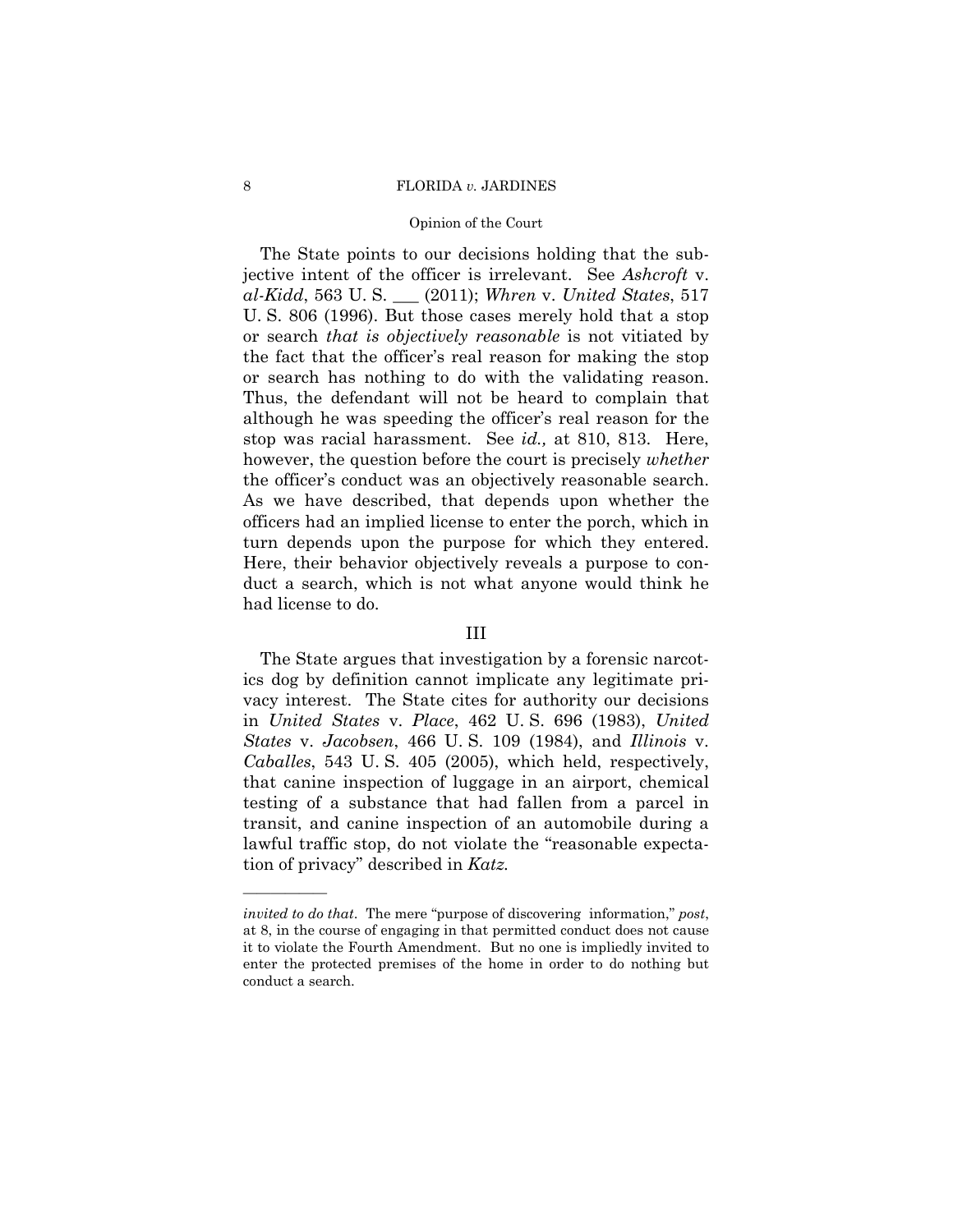Just last Term, we considered an argument much like this. *Jones* held that tracking an automobile's whereabouts using a physically-mounted GPS receiver is a Fourth Amendment search. The Government argued that the *Katz* standard "show[ed] that no search occurred," as the defendant had "no 'reasonable expectation of privacy'" in his whereabouts on the public roads, *Jones*, 565 U. S., at  $\equiv$  (slip op., at 5)—a proposition with at least as much support in our case law as the one the State marshals here. See, *e.g., United States* v. *Knotts*, 460 U. S. 276, 278 (1983). But because the GPS receiver had been physically mounted on the defendant's automobile (thus intruding on his "effects"), we held that tracking the vehicle's movements was a search: a person's "Fourth Amendment rights do not rise or fall with the *Katz* formulation." *Jones*, *supra,* at \_\_\_ (slip op., at 5). The *Katz* reasonableexpectations test "has been *added to*, not *substituted for*," the traditional property-based understanding of the Fourth Amendment, and so is unnecessary to consider when the government gains evidence by physically intruding on constitutionally protected areas. *Jones*, *supra*, at  $(\text{slip op.}, \text{at } 8).$ 

Thus, we need not decide whether the officers' investigation of Jardines' home violated his expectation of privacy under *Katz*. One virtue of the Fourth Amendment's property-rights baseline is that it keeps easy cases easy. That the officers learned what they learned only by physically intruding on Jardines' property to gather evidence is enough to establish that a search occurred.

For a related reason we find irrelevant the State's argument (echoed by the dissent) that forensic dogs have been commonly used by police for centuries. This argument is apparently directed to our holding in *Kyllo* v. *United States*, 533 U. S. 27 (2001), that surveillance of the home is a search where "the Government uses a device that is not in general public use" to "explore details of the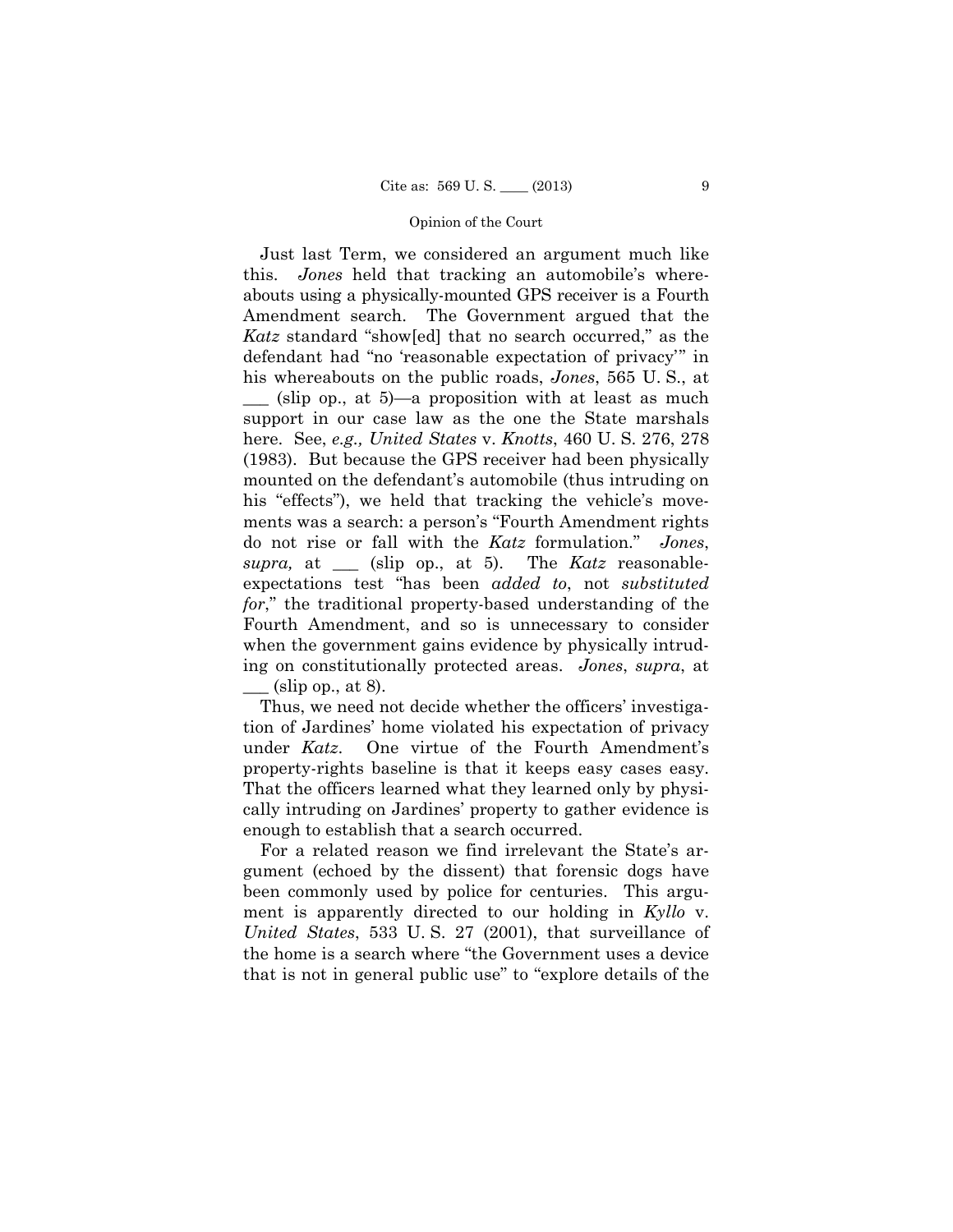## Opinion of the Court

 *out physical intrusion*." *Id.*, at 40 (emphasis added). But home that would previously have been unknowable *with*the implication of that statement (*inclusio unius est exclusio alterius*) is that when the government uses a physical intrusion to explore details of the home (including its curtilage), the antiquity of the tools that they bring along is irrelevant.

\* \* \*

The government's use of trained police dogs to investigate the home and its immediate surroundings is a "search" within the meaning of the Fourth Amendment. The judgment of the Supreme Court of Florida is therefore affirmed.

*It is so ordered.*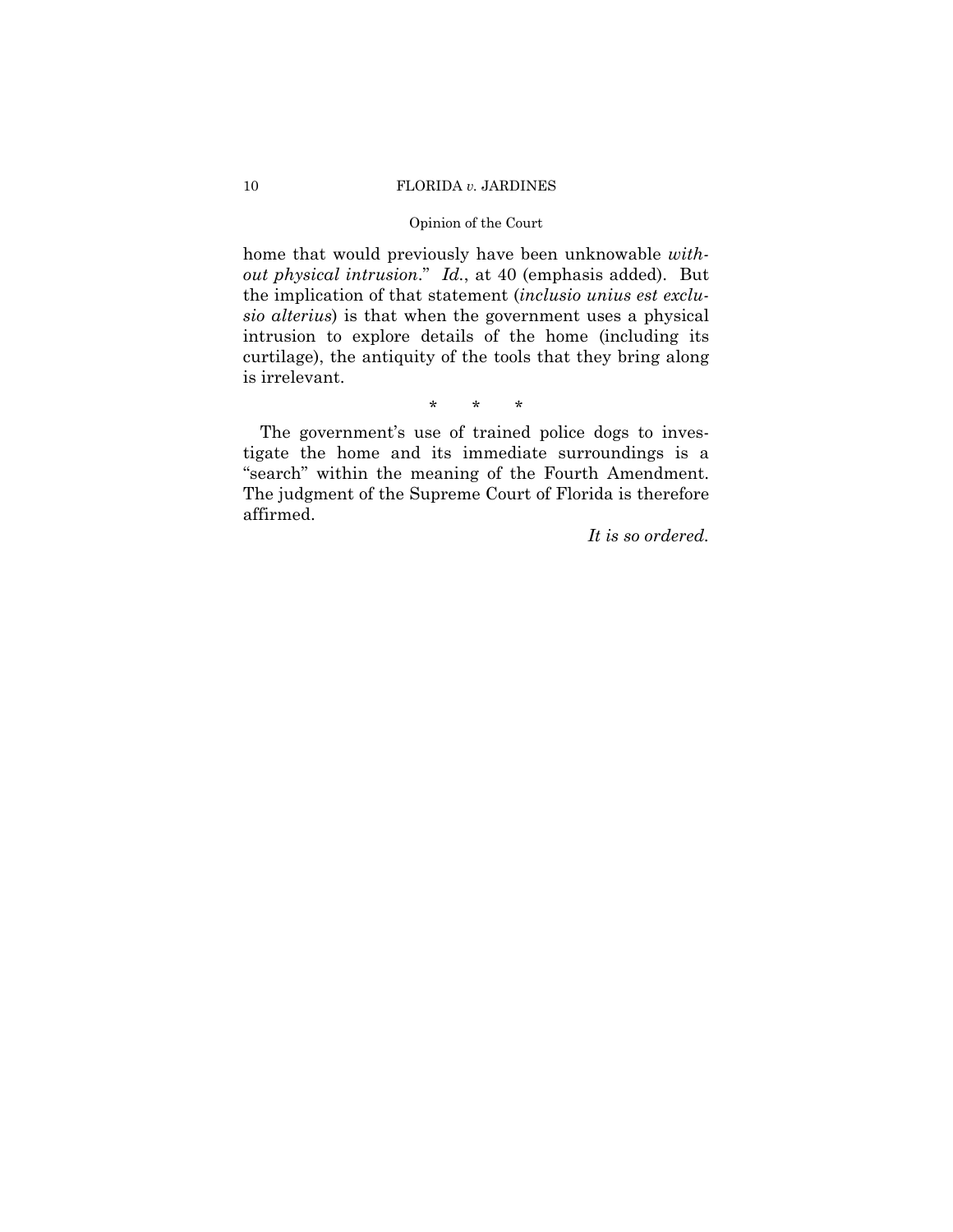## $\frac{1}{2}$  , where  $\frac{1}{2}$ **SUPREME COURT OF THE UNITED STATES**

## $\frac{1}{2}$  ,  $\frac{1}{2}$  ,  $\frac{1}{2}$  ,  $\frac{1}{2}$  ,  $\frac{1}{2}$  ,  $\frac{1}{2}$ No. 11–564

## FLORIDA, PETITIONER *v.* JOELIS JARDINES

## ON WRIT OF CERTIORARI TO THE SUPREME COURT OF FLORIDA

## [March 26, 2013]

 JUSTICE KAGAN, with whom JUSTICE GINSBURG and JUSTICE SOTOMAYOR join, concurring.

For me, a simple analogy clinches this case—and does so on privacy as well as property grounds. A stranger comes to the front door of your home carrying super-highpowered binoculars. See *ante*, at 7, n. 3. He doesn't knock or say hello. Instead, he stands on the porch and uses the binoculars to peer through your windows, into your home's furthest corners. It doesn't take long (the binoculars are really very fine): In just a couple of minutes, his uncommon behavior allows him to learn details of your life you disclose to no one. Has your "visitor" trespassed on your property, exceeding the license you have granted to members of the public to, say, drop off the mail or distribute campaign flyers? Yes, he has. And has he also invaded your "reasonable expectation of privacy," by nosing into intimacies you sensibly thought protected from disclosure? *Katz* v. *United States*, 389 U. S. 347, 360 (1967) (Harlan, J., concurring). Yes, of course, he has done that too.

That case is this case in every way that matters. Here, police officers came to Joelis Jardines' door with a supersensitive instrument, which they deployed to detect things inside that they could not perceive unassisted. The equipment they used was animal, not mineral. But contra the dissent, see *post*, at 2 (opinion of ALITO, J.) (noting the ubiquity of dogs in American households), that is of no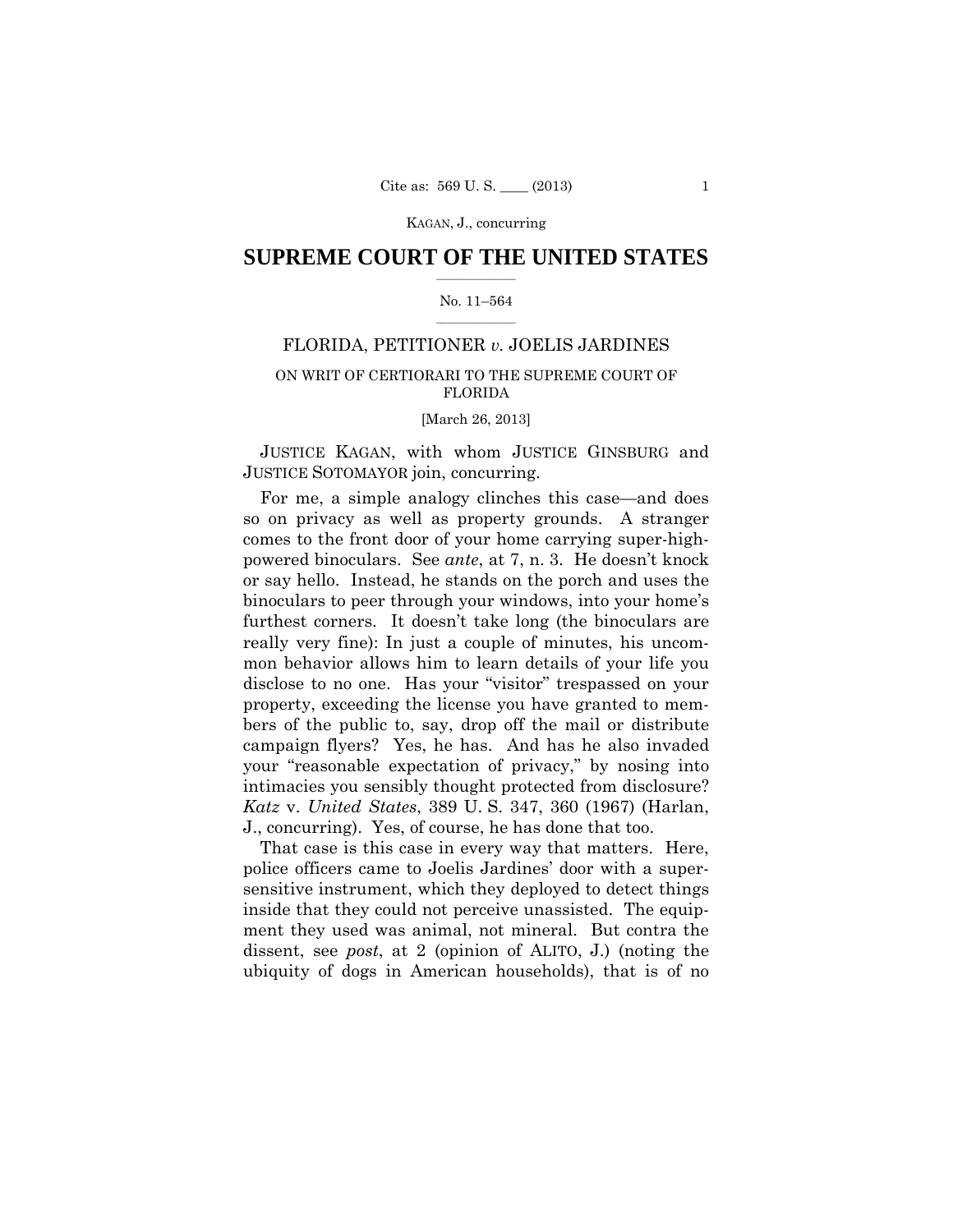## KAGAN, J., concurring

 day. Was it also an invasion of privacy? Yes, that as well. significance in determining whether a search occurred. Detective Bartelt's dog was not your neighbor's pet, come to your porch on a leisurely stroll. As this Court discussed earlier this Term, drug-detection dogs are highly trained tools of law enforcement, geared to respond in distinctive ways to specific scents so as to convey clear and reliable information to their human partners. See *Florida* v. *Harris*, 568 U. S. \_\_\_ (2013) (slip op. at 2–3, 7–8). They are to the poodle down the street as high-powered binoculars are to a piece of plain glass. Like the binoculars, a drug-detection dog is a specialized device for discovering objects not in plain view (or plain smell). And as in the hypothetical above, that device was aimed here at a home—the most private and inviolate (or so we expect) of all the places and things the Fourth Amendment protects. Was this activity a trespass? Yes, as the Court holds to-

The Court today treats this case under a property rubric; I write separately to note that I could just as happily have decided it by looking to Jardines' privacy interests. A decision along those lines would have looked . . . well, much like this one. It would have talked about "the right" of a man to retreat into his own home and there be free from unreasonable governmental intrusion.'" *Ante*, at 4 (quoting *Silverman* v. *United States*, 365 U. S. 505, 511 (1961)). It would have insisted on maintaining the "practical value" of that right by preventing police officers from standing in an adjacent space and "trawl[ing] for evidence with impunity." *Ante*, at 4. It would have explained that "'privacy expectations are most heightened'" in the home and the surrounding area. *Ante*, at 4–5 (quoting *California* v. *Ciraolo*, 476 U. S. 207, 213 (1986)). And it would have determined that police officers invade those shared expectations when they use trained canine assistants to reveal within the confines of a home what they could not otherwise have found there. See *ante*, at 6–7, and nn. 2–3.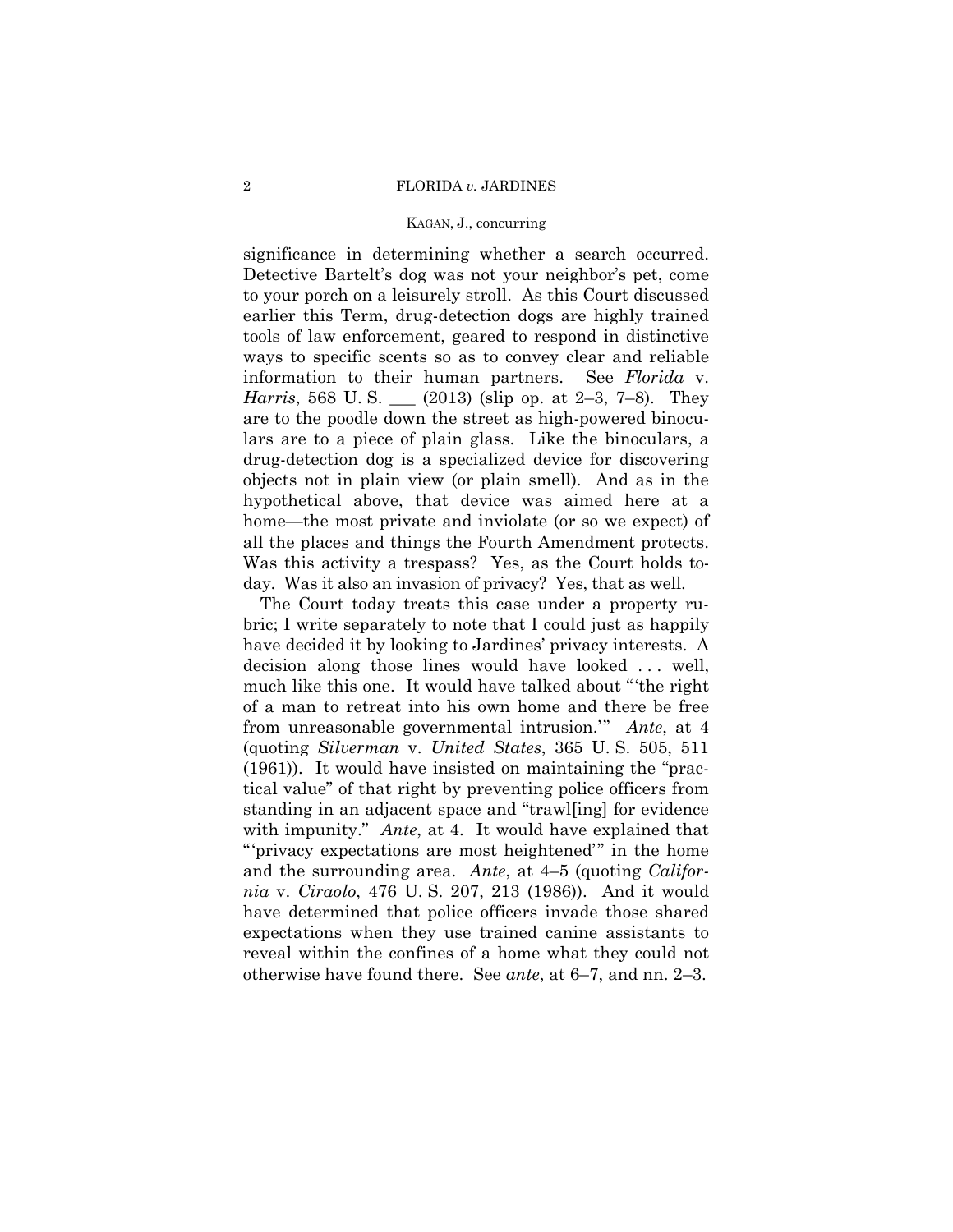It is not surprising that in a case involving a search of a home, property concepts and privacy concepts should so align. The law of property "naturally enough influence[s]" our "shared social expectations" of what places should be free from governmental incursions. *Georgia* v. *Randolph*, 547 U. S. 103, 111 (2006); see *Rakas* v. *Illinois*, 439 U. S. 128, 143, n. 12 (1978). And so the sentiment "my home is my own," while originating in property law, now also denotes a common understanding—extending even beyond that law's formal protections—about an especially private sphere. Jardines' home was his property; it was also his most intimate and familiar space. The analysis proceeding from each of those facts, as today's decision reveals, runs mostly along the same path.

solved it.<sup>1</sup> The *Kyllo* Court held that police officers con-I can think of only one divergence: If we had decided this case on privacy grounds, we would have realized that *Kyllo* v. *United States*, 533 U. S. 27 (2001), already reducted a search when they used a thermal-imaging device to detect heat emanating from a private home, even though they committed no trespass. Highlighting our intention to draw both a "firm" and a "bright" line at "the entrance to the house," *id.*, at 40, we announced the following rule:

"Where, as here, the Government uses a device that is not in general public use, to explore details of the home that would previously have been unknowable

<sup>1</sup>The dissent claims, alternatively, that *Illinois* v. *Caballes*, 543 U. S. 405, 409–410 (2005), controls this case (or nearly does). See *post*, at 9, 11. But *Caballes* concerned a drug-detection dog's sniff of an automobile during a traffic stop. See also *Florida* v. *Harris*, 568 U.S. (2013). And we have held, over and over again, that people's expectations of privacy are much lower in their cars than in their homes. See, *e.g., Arizona* v. *Gant*, 556 U. S. 332, 345 (2009); *Wyoming* v. *Houghton*, 526 U. S. 295, 303 (1999); *New York* v. *Class*, 475 U. S. 106, 115 (1986); *Cardwell* v. *Lewis*, 417 U. S. 583, 590–591 (1974) (plurality opinion).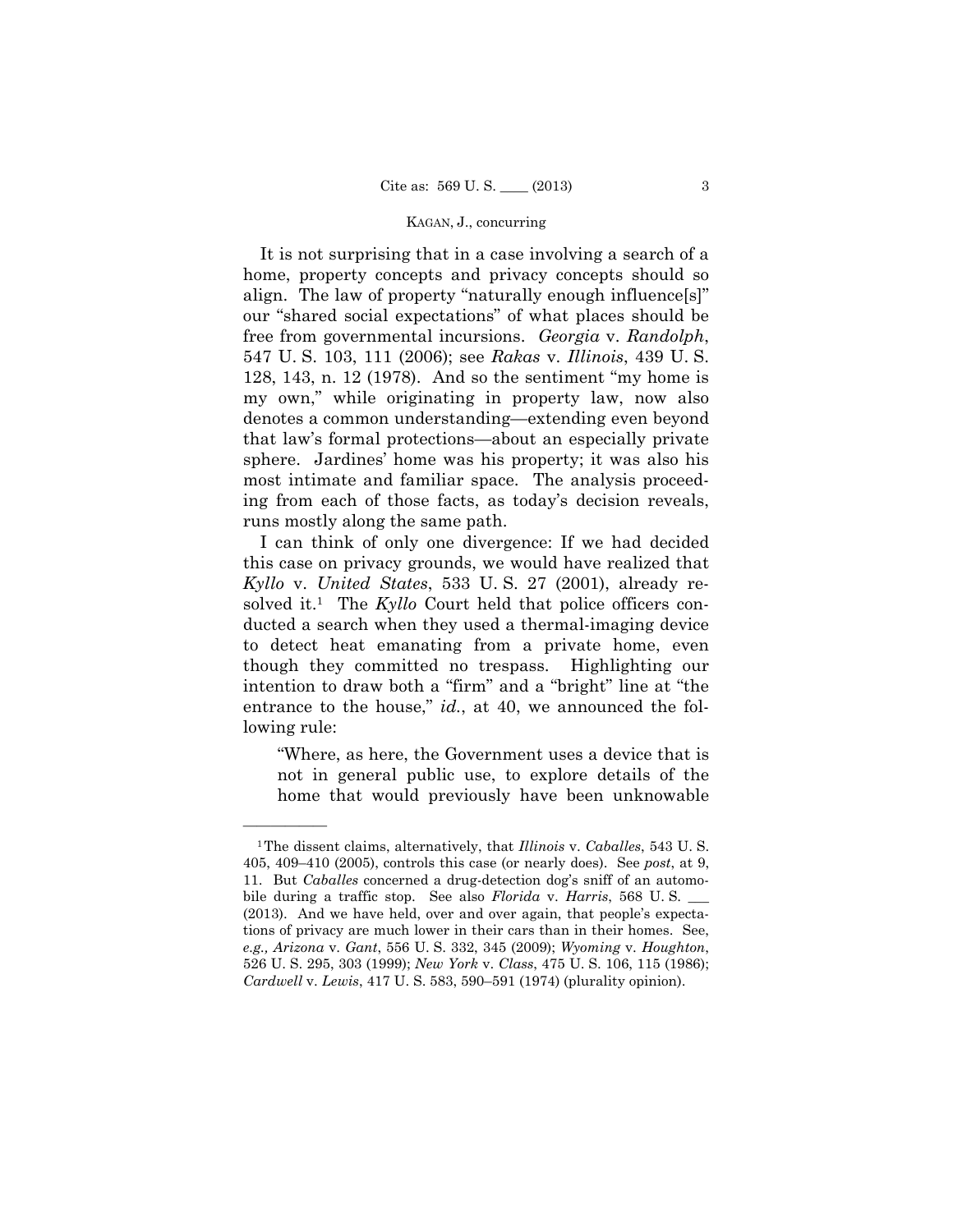without physical intrusion, the surveillance is a 'search' and is presumptively unreasonable without a warrant." *Ibid.* 

That "firm" and "bright" rule governs this case: The police officers here conducted a search because they used a "device . . . not in general public use" (a trained drugdetection dog) to "explore details of the home" (the presence of certain substances) that they would not otherwise have discovered without entering the premises.

And again, the dissent's argument that the device is just a dog cannot change the equation. As *Kyllo* made clear, the "sense-enhancing" tool at issue may be "crude" or "sophisticated," may be old or new (drug-detection dogs actually go back not "12,000 years" or "centuries," *post*, at 2, 8, 12, but only a few decades), may be either smaller or bigger than a breadbox; still, "at least where (as here)" the device is not "in general public use," training it on a home violates our "minimal expectation of privacy"—an expectation "that *exists*, and that is acknowledged to be *reasona*ble." 533 U.S., at 34, 36.<sup>2</sup> That does not mean the device

<sup>2</sup>The dissent's other principal reason for concluding that no violation of privacy occurred in this case—that police officers themselves might detect an aroma wafting from a house—works no better. If officers can smell drugs coming from a house, they can use that information; a human sniff is not a search, we can all agree. But it does not follow that a person loses his expectation of privacy in the many scents within his home that (his own nose capably tells him) are not usually detectible by humans standing outside. And indeed, *Kyllo* already decided as much. In response to an identical argument from the dissent in that case, see 533 U. S., at 43 (Stevens, J., dissenting) (noting that humans can sometimes detect "heat emanating from a building"), the *Kyllo* Court stated: "The dissent's comparison of the thermal imaging to various circumstances in which outside observers might be able to perceive, without technology, the heat of the home . . . is quite irrelevant. The fact that equivalent information could sometimes be obtained by other means does not make lawful the use of means that violate the Fourth Amendment. . . . In any event, [at the time in question,] no outside observer could have discerned the relative heat of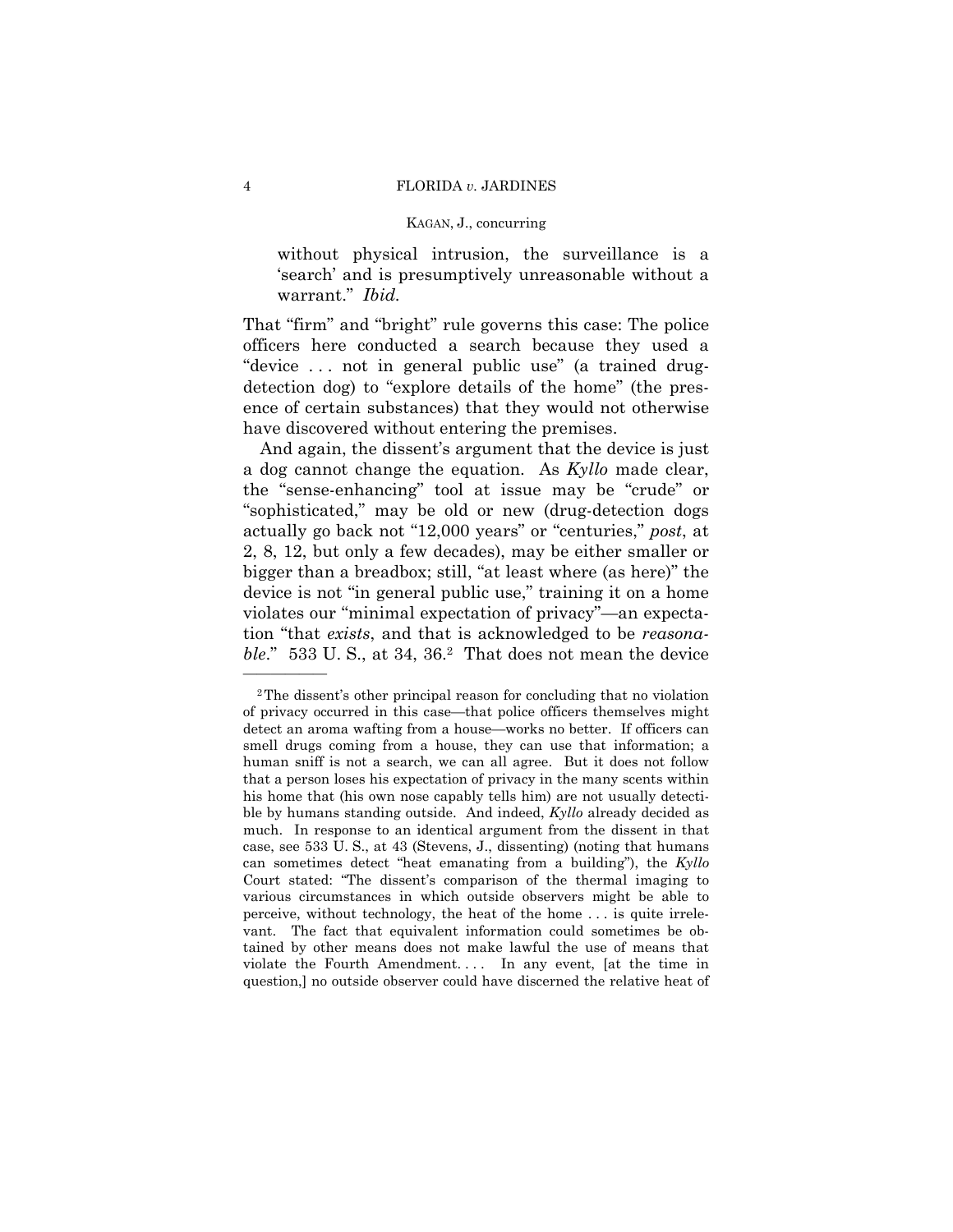is off-limits, as the dissent implies, see *post*, at 11–12; it just means police officers cannot use it to examine a home without a warrant or exigent circumstance. See *Brigham City* v. *Stuart*, 547 U. S. 398, 403–404 (2006) (describing exigencies allowing the warrantless search of a home).

With these further thoughts, suggesting that a focus on Jardines' privacy interests would make an "easy cas[e] easy" twice over, *ante*, at 9, I join the Court's opinion in full.

Kyllo's home without thermal imaging." *Id.,* at 35, n. 2.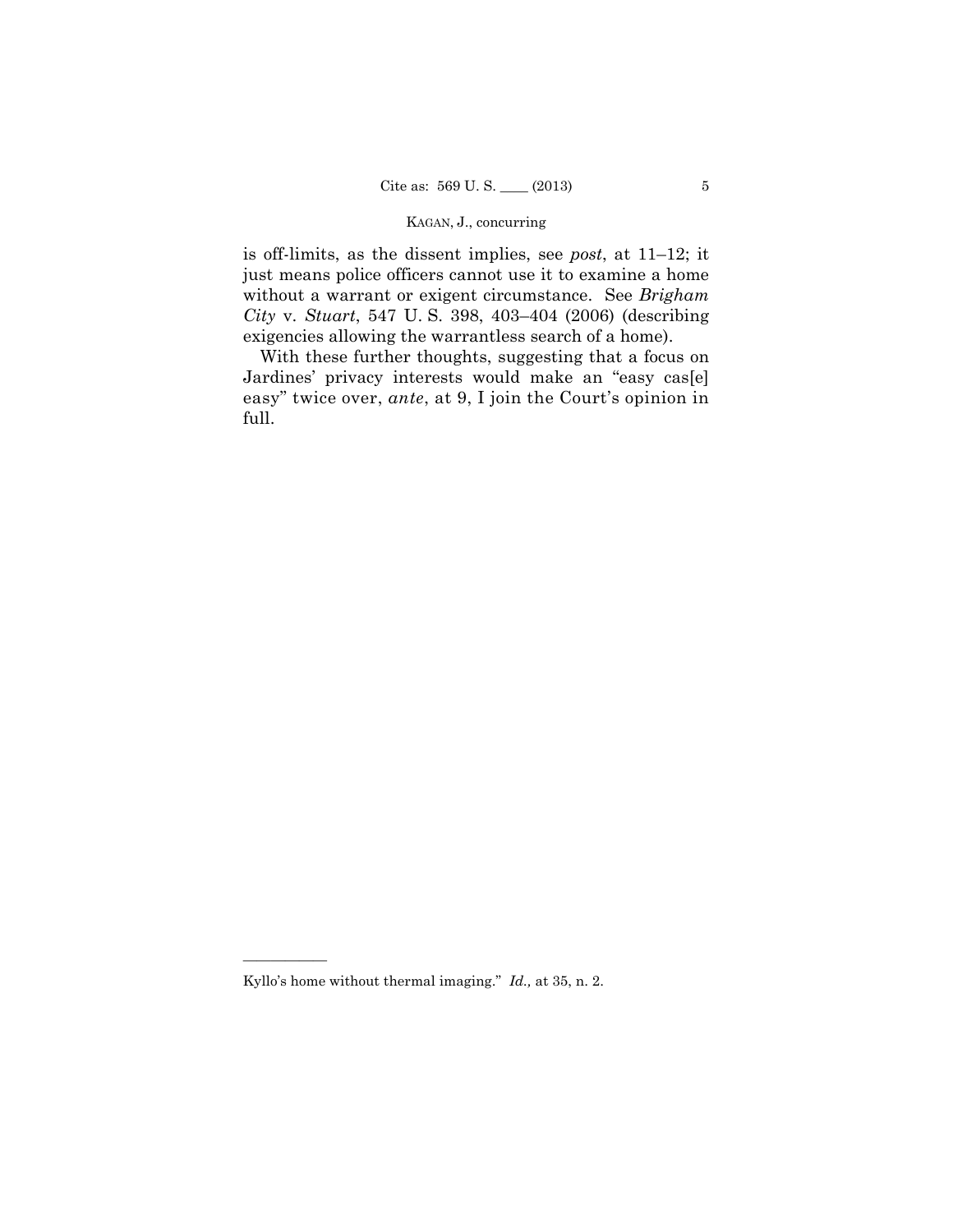## $\frac{1}{2}$  , where  $\frac{1}{2}$ **SUPREME COURT OF THE UNITED STATES**

## $\frac{1}{2}$  ,  $\frac{1}{2}$  ,  $\frac{1}{2}$  ,  $\frac{1}{2}$  ,  $\frac{1}{2}$  ,  $\frac{1}{2}$ No. 11–564

## FLORIDA, PETITIONER *v.* JOELIS JARDINES

## ON WRIT OF CERTIORARI TO THE SUPREME COURT OF FLORIDA

## [March 26, 2013]

 JUSTICE ALITO, with whom THE CHIEF JUSTICE, JUS-TICE KENNEDY, and JUSTICE BREYER join, dissenting.

The Court's decision in this important Fourth Amendment case is based on a putative rule of trespass law that is nowhere to be found in the annals of Anglo-American jurisprudence.

The law of trespass generally gives members of the public a license to use a walkway to approach the front door of a house and to remain there for a brief time. This license is not limited to persons who intend to speak to an occupant or who actually do so. (Mail carriers and persons delivering packages and flyers are examples of individuals who may lawfully approach a front door without intending to converse.) Nor is the license restricted to categories of visitors whom an occupant of the dwelling is likely to welcome; as the Court acknowledges, this license applies even to "solicitors, hawkers and peddlers of all kinds." *Ante*, at 6 (internal quotation marks omitted). And the license even extends to police officers who wish to gather evidence against an occupant (by asking potentially incriminating questions).

According to the Court, however, the police officer in this case, Detective Bartelt, committed a trespass because he was accompanied during his otherwise lawful visit to the front door of respondent's house by his dog, Franky. Where is the authority evidencing such a rule? Dogs have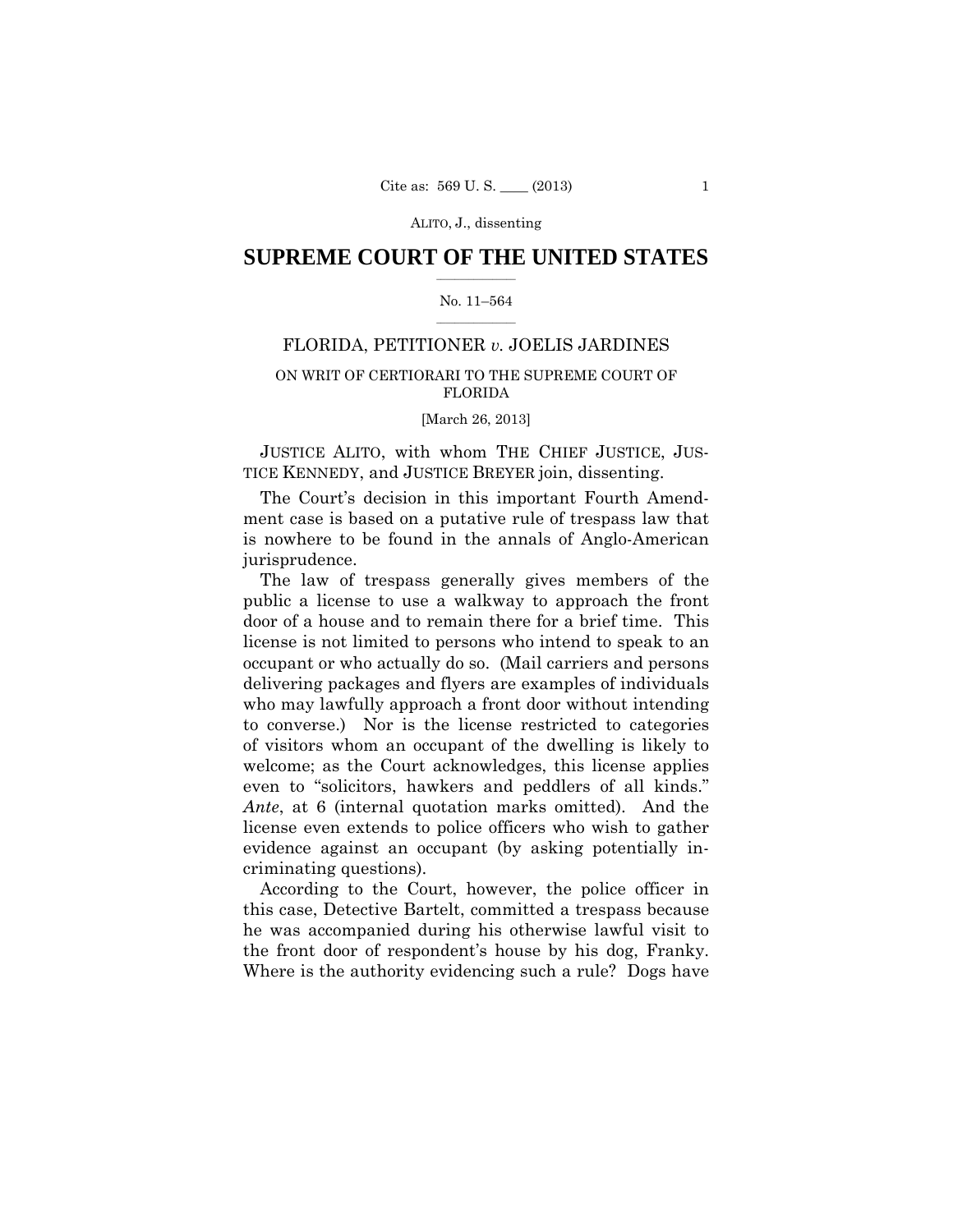## ALITO, J., dissenting

been domesticated for about  $12,000$  years;<sup>1</sup> they were ubiquitous in both this country and Britain at the time of the adoption of the Fourth Amendment;<sup>2</sup> and their acute sense of smell has been used in law enforcement for centuries.3 Yet the Court has been unable to find a single case—from the United States or any other common-law nation—that supports the rule on which its decision is based. Thus, trespass law provides no support for the Court's holding today.

The Court's decision is also inconsistent with the reasonable-expectations-of-privacy test that the Court adopted in *Katz* v. *United States*, 389 U. S. 347 (1967). A reasonable person understands that odors emanating from a house may be detected from locations that are open to the public, and a reasonable person will not count on the strength of those odors remaining within the range that, while detectible by a dog, cannot be smelled by a human.

For these reasons, I would hold that no search within the meaning of the Fourth Amendment took place in this case, and I would reverse the decision below.

The opinion of the Court may leave a reader with the mistaken impression that Detective Bartelt and Franky remained on respondent's property for a prolonged period of time and conducted a far-flung exploration of the front yard. See *ante*, at 4 ("trawl for evidence with impunity"), 7 ("marching his bloodhound into the garden"). But that is not what happened.

Detective Bartelt and Franky approached the front door via the driveway and a paved path—the route that any

I

<sup>1</sup>See, *e.g.,* Sloane, Dogs in War, Police Work and on Patrol, 46 J. Crim. L., C. & P. S. 385 (1955–1956) (hereinafter Sloane). 2M. Derr, A Dog's History of America 68–92 (2004); K. Olsen, Daily

Life in 18th-Century England 32–33 (1999). 3Sloane 388–389.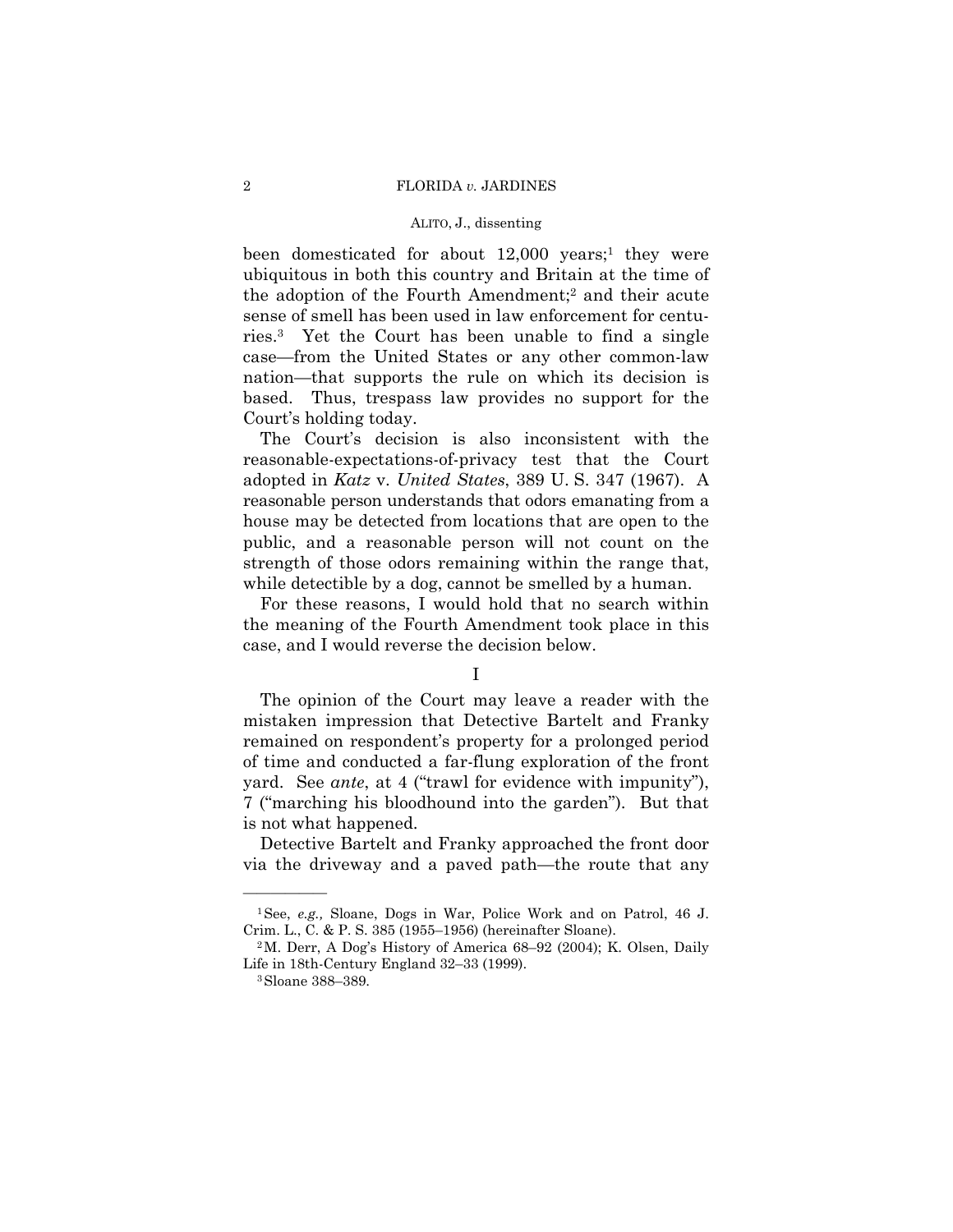visitor would customarily use4—and Franky was on the kind of leash that any dog owner might employ.<sup>5</sup> As Franky approached the door, he started to track an airborne odor. He held his head high and began "bracketing" the area (pacing back and forth) in order to determine the strongest source of the smell. App. 95–96. Detective Bartelt knew "the minute [he] observed" this behavior that Franky had detected drugs. *Id.*, at 95. Upon locating the odor's strongest source, Franky sat at the base of the front door, and at this point, Detective Bartelt and Franky immediately returned to their patrol car. *Id.*, at 98.

A critical fact that the Court omits is that, as respondent's counsel explained at oral argument, this entire process—walking down the driveway and front path to the front door, waiting for Franky to find the strongest source of the odor, and walking back to the car—took approximately a minute or two. Tr. of Oral Arg. 57–58. Thus, the amount of time that Franky and the detective remained at the front porch was even less. The Court also fails to mention that, while Detective Bartelt apparently did not personally smell the odor of marijuana coming from the house, another officer who subsequently stood on the front porch, Detective Pedraja, did notice that smell and was able to identify it. App. 81.

## II

The Court concludes that the conduct in this case was a search because Detective Bartelt exceeded the boundaries of the license to approach the house that is recognized by

<sup>4</sup>See App. 94; App. to Brief for Respondent 1A (depiction of respondent's home). 5The Court notes that Franky was on a 6-foot leash, but such a

leash is standard equipment for ordinary dog owners. See, *e.g.,* J. Stregowski, Four Dog Leash Varieties, http://dogs.about.com/od/ toyssupplies/tp/Dog-Leashes.htm (all Internet materials as visited Mar. 21, 2013, and available in Clerk of Court's case file).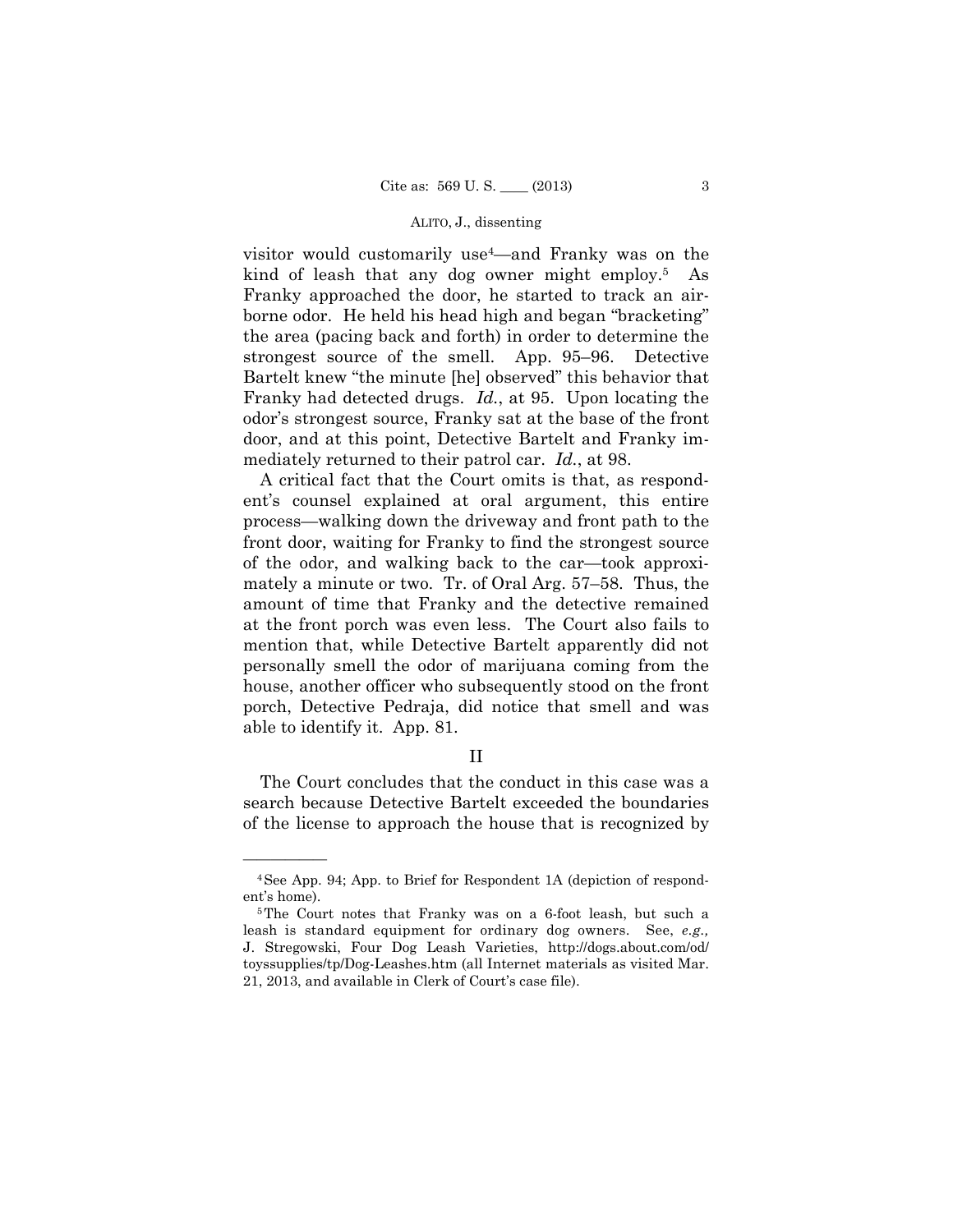the law of trespass, but the Court's interpretation of the scope of that license is unfounded.

## A

It is said that members of the public may lawfully proceed along a walkway leading to the front door of a house because custom grants them a license to do so. *Breard* v. *Alexandria*, 341 U. S. 622, 626 (1951); *Lakin* v. *Ames*, 64 Mass. 198, 220 (1852); J. Bishop, Commentaries on the Non-Contract Law §823, p. 378 (1889). This rule encompasses categories of visitors whom most homeowners almost certainly wish to allow to approach their front doors—friends, relatives, mail carriers, persons making deliveries. But it also reaches categories of visitors who are less universally welcome—"solicitors," "hawkers," "peddlers," and the like. The law might attempt to draw fine lines between categories of welcome and unwelcome visitors, distinguishing, for example, between tolerable and intolerable door-to-door peddlers (Girl Scouts selling cookies versus adults selling aluminum siding) or between police officers on agreeable and disagreeable missions (gathering information about a bothersome neighbor versus asking potentially incriminating questions). But the law of trespass has not attempted such a difficult taxonomy. See *Desnick* v. *American Broadcasting Cos.,* 44 F. 3d 1345, 1351 (CA7 1995) ("[C]onsent to an entry is often given legal effect even though the entrant has intentions that if known to the owner of the property would cause him for perfectly understandable and generally ethical or at least lawful reasons to revoke his consent"); cf. *Skinner* v. *Ogallala Public School Dist.*, 262 Neb. 387, 402, 631 N. W. 2d 510, 525 (2001) ("[I]n order to determine if a business invitation is implied, the inquiry is not a subjective assessment of why the visitor chose to visit the premises in a particular instance"); *Crown Cork & Seal Co.* v. *Kane*, 213 Md. 152, 159, 131 A. 2d 470, 473–474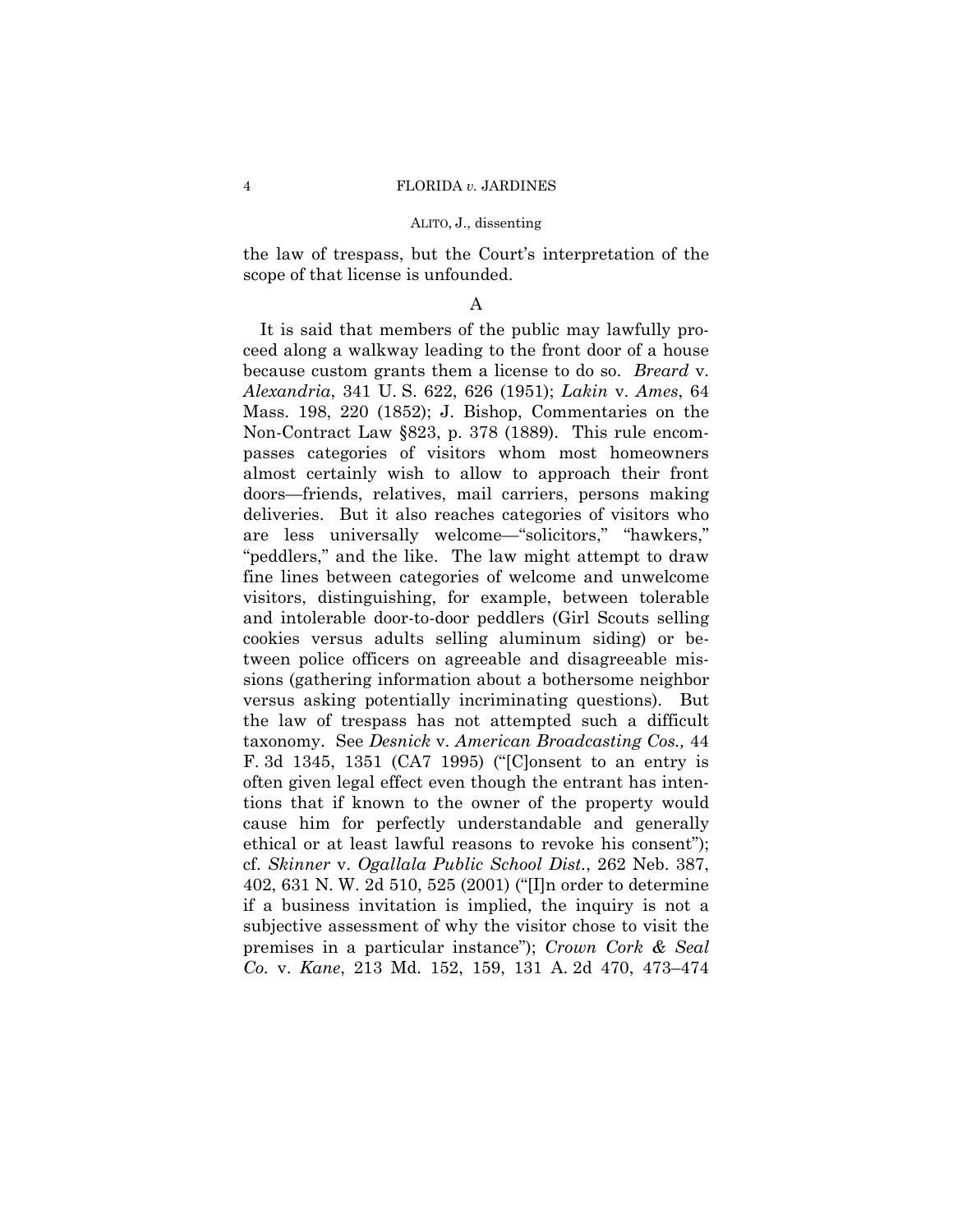(1957) (noting that "there are many cases in which an invitation has been implied from circumstances, such as custom," and that this test is "objective in that it stresses custom and the appearance of things" as opposed to "the undisclosed intention of the visitor").

Of course, this license has certain spatial and temporal limits. A visitor must stick to the path that is typically used to approach a front door, such as a paved walkway. A visitor cannot traipse through the garden, meander into the backyard, or take other circuitous detours that veer from the pathway that a visitor would customarily use. See, *e.g., Robinson* v. *Virginia*, 47 Va. App. 533, 549–550, 625 S. E. 2d 651, 659 (2006) (en banc); *United States* v. *Wells*, 648 F. 3d 671, 679–680 (CA8 2011) (police exceeded scope of their implied invitation when they bypassed the front door and proceeded directly to the back yard); *State*  v. *Harris*, 919 S. W. 2d 619, 624 (Tenn. Crim. App. 1995) ("Any substantial and unreasonable departure from an area where the public is impliedly invited exceeds the scope of the implied invitation . . . " (internal quotation marks and brackets omitted)); 1 W. LaFave, Search and Seizure §2.3(c), p. 578 (2004) (hereinafter LaFave); *id*., §2.3(f), at 600–603 ("[W]hen the police come on to private property to conduct an investigation or for some other legitimate purpose and restrict their movements to places visitors could be expected to go (e.g., walkways, driveways, porches), observations made from such vantage points are not covered by the Fourth Amendment" (footnotes omitted)).

Nor, as a general matter, may a visitor come to the front door in the middle of the night without an express invitation. See *State* v. *Cada*, 129 Idaho 224, 233, 923 P. 2d 469, 478 (App. 1996) ("Furtive intrusion late at night or in the predawn hours is not conduct that is expected from ordinary visitors. Indeed, if observed by a resident of the premises, it could be a cause for great alarm").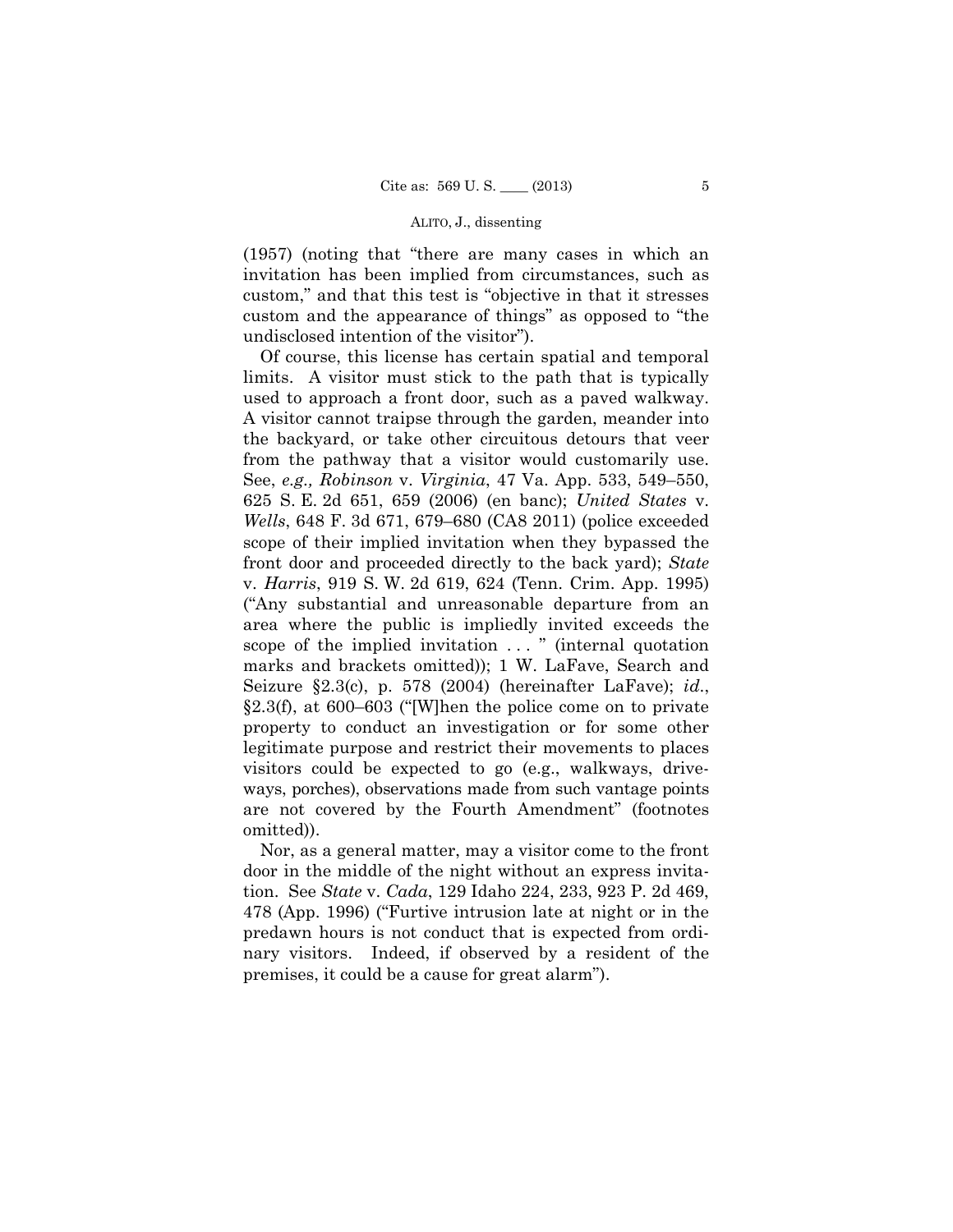## ALITO, J., dissenting

Similarly, a visitor may not linger at the front door for an extended period. See 9 So. 3d 1, 11 (Fla. App. 2008) (case below) (Cope, J., concurring in part and dissenting in part) ("[T]here is no such thing as squatter's rights on a front porch. A stranger may not plop down uninvited to spend the afternoon in the front porch rocking chair, or throw down a sleeping bag to spend the night, or lurk on the front porch, looking in the windows"). The license is limited to the amount of time it would customarily take to approach the door, pause long enough to see if someone is home, and (if not expressly invited to stay longer), leave.

As I understand the law of trespass and the scope of the implied license, a visitor who adheres to these limitations is not necessarily required to ring the doorbell, knock on the door, or attempt to speak with an occupant. For example, mail carriers, persons making deliveries, and individuals distributing flyers may leave the items they are carrying and depart without making any attempt to converse. A pedestrian or motorist looking for a particular address may walk up to a front door in order to check a house number that is hard to see from the sidewalk or road. A neighbor who knows that the residents are away may approach the door to retrieve an accumulation of newspapers that might signal to a potential burglar that the house is unoccupied.

As the majority acknowledges, this implied license to approach the front door extends to the police. See *ante,* at 6. As we recognized in *Kentucky* v. *King*, 563 U. S. \_\_\_ (2011), police officers do not engage in a search when they approach the front door of a residence and seek to engage in what is termed a "knock and talk," *i.e.*, knocking on the door and seeking to speak to an occupant for the purpose of gathering evidence. See *id.*, at \_\_\_ (slip op., at 16) ("When law enforcement officers who are not armed with a warrant knock on a door, they do no more than any private citizen might do"). See also 1 LaFave §2.3(e), at 592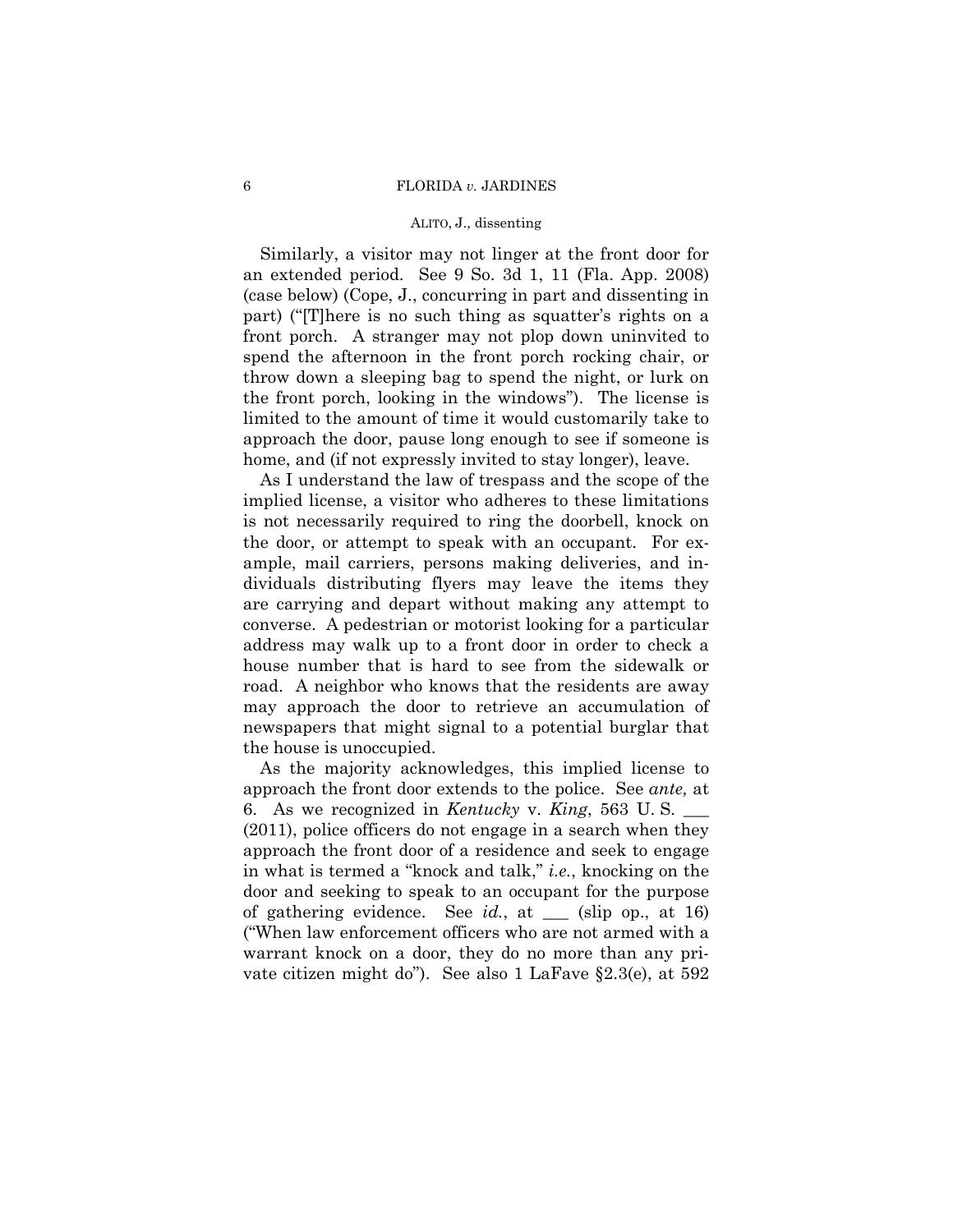("It is not objectionable for an officer to come upon that part of the property which has been opened to public common use" (internal quotation marks omitted)). Even when the objective of a "knock and talk" is to obtain evidence that will lead to the homeowner's arrest and prosecution, the license to approach still applies. In other words, gathering evidence—even damning evidence—is a lawful activity that falls within the scope of the license to approach. And when officers walk up to the front door of a house, they are permitted to see, hear, and smell whatever can be detected from a lawful vantage point. *California* v. *Ciraolo*, 476 U. S. 207, 213 (1986) ("The Fourth Amendment protection of the home has never been extended to require law enforcement officers to shield their eyes when passing by a home on public thoroughfares"); *Cada*, *supra,* at 232, 923 P. 2d, at 477 ("[P]olice officers restricting their activity to [areas to which the public is impliedly invited] are permitted the same intrusion and the same level of observation as would be expected from a reasonably respectful citizen" (internal quotation marks omitted)); 1 LaFave §§2.2(a), 2.3(c), at 450–452, 572–577.

## B

Detective Bartelt did not exceed the scope of the license to approach respondent's front door. He adhered to the customary path; he did not approach in the middle of the night; and he remained at the front door for only a very short period (less than a minute or two).

The Court concludes that Detective Bartelt went too far because he had the "*objectiv[e] . . . purpose* to conduct a search." *Ante*, at 8 (emphasis added). What this means, I take it, is that anyone aware of what Detective Bartelt did would infer that his subjective purpose was to gather evidence. But if this is the Court's point, then a standard "knock and talk" and most other police visits would likewise constitute searches. With the exception of visits to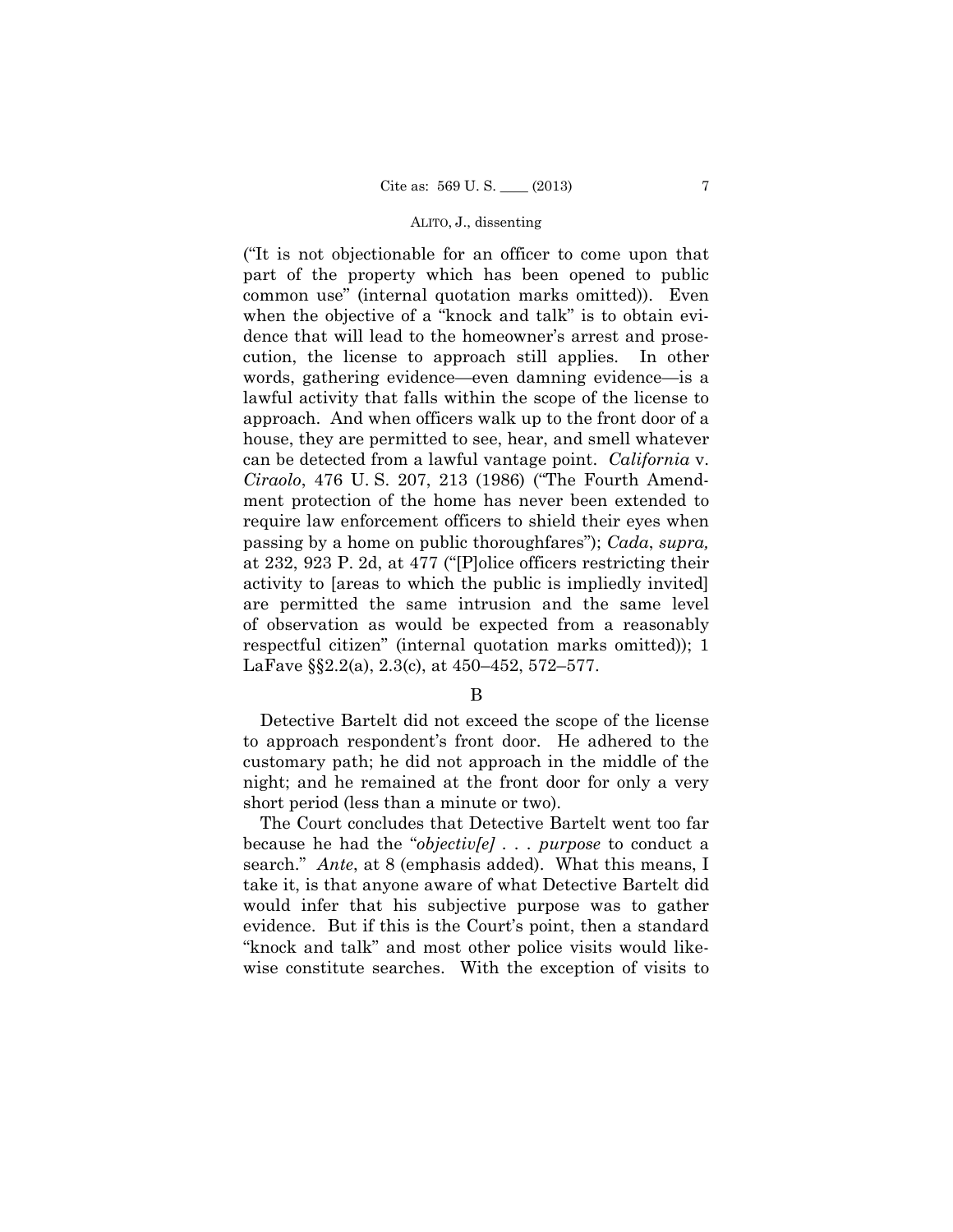serve warrants or civil process, police almost always approach homes with a purpose of discovering information. That is certainly the objective of a "knock and talk." The Court offers no meaningful way of distinguishing the "objective purpose" of a "knock and talk" from the "objective purpose" of Detective Bartelt's conduct here.

The Court contends that a "knock and talk" is different because it involves talking, and "all are invited" to do that. *Ante*, at 7–8, n. 4 (emphasis deleted). But a police officer who approaches the front door of a house in accordance with the limitations already discussed may gather evidence by means other than talking. The officer may observe items in plain view and smell odors coming from the house. *Ciraolo*, *supra,* at 213; *Cada*, 129 Idaho*,* at 232, 923 P. 2d, at 477; 1 LaFave §§2.2(a), 2.3(c), at 450–452, 572–577. So the Court's "objective purpose" argument cannot stand.

What the Court must fall back on, then, is the particular instrument that Detective Bartelt used to detect the odor of marijuana, namely, his dog. But in the entire body of common-law decisions, the Court has not found a single case holding that a visitor to the front door of a home commits a trespass if the visitor is accompanied by a dog on a leash. On the contrary, the common law allowed even unleashed dogs to wander on private property without committing a trespass. G. Williams, Liability for Animals 136–146 (1939); J. Ingham, A Treatise on Property in Animals Wild and Domestic and the Rights and Responsibilities Arising Therefrom 277–278 (1900). Cf. B. Markesinis & S. Deakin, Tort Law 511 (4th ed. 1999).

The Court responds that "[i]t is not the dog that is the problem, but the behavior that here involved use of the dog." *Ante,* at 7, n. 3. But where is the support in the law of trespass for *this* proposition? Dogs' keen sense of smell has been used in law enforcement for centuries. The antiquity of this practice is evidenced by a Scottish law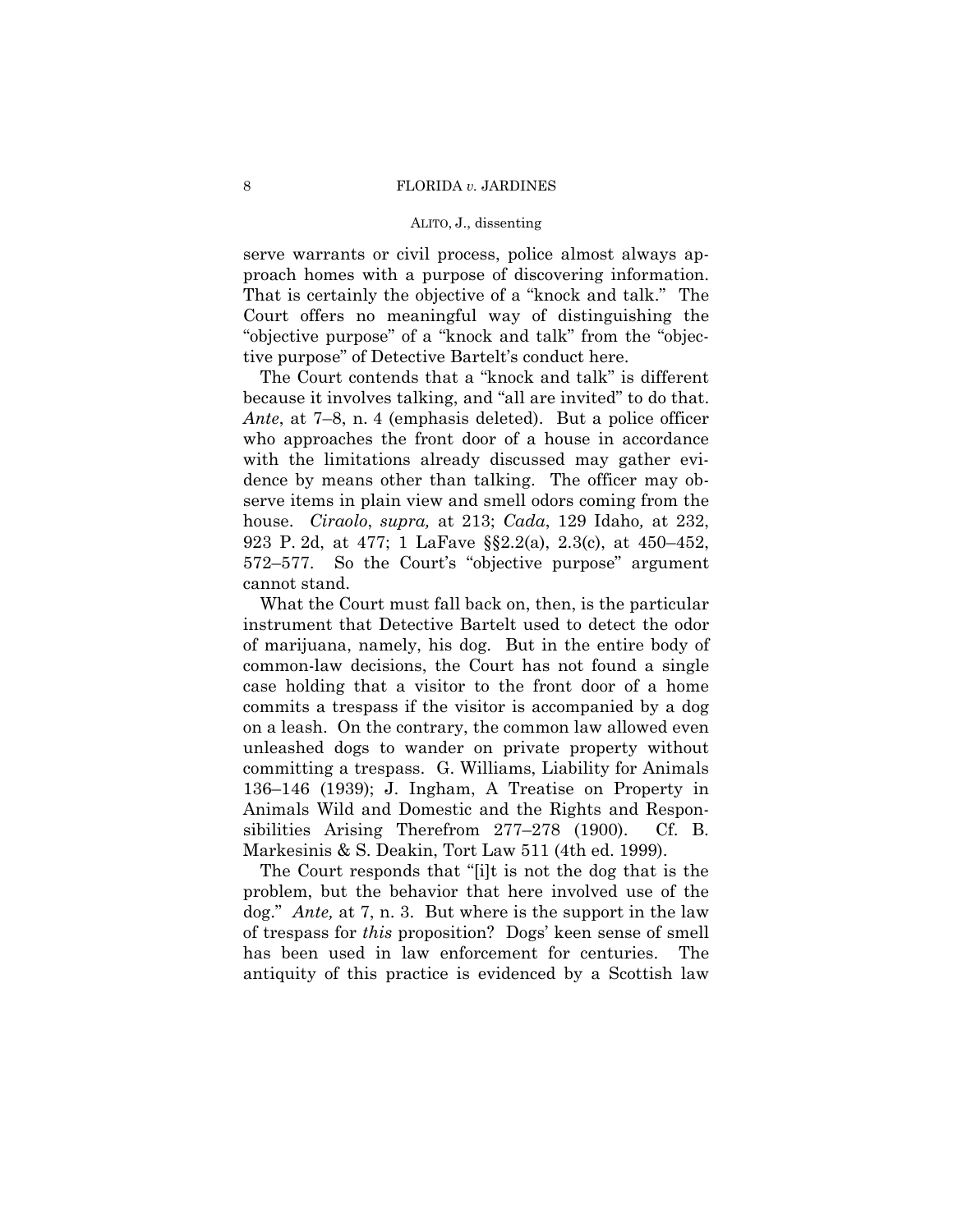from 1318 that made it a crime to "disturb a tracking dog or the men coming with it for pursuing thieves or seizing malefactors." K. Brown et al., The Records of the Parliaments of Scotland to 1707, (St Andrews, 2007–2013), online at http://www.rps.ac.uk/mss/1318/9. If bringing a tracking dog to the front door of a home constituted a trespass, one would expect at least one case to have arisen during the past 800 years. But the Court has found none.

For these reasons, the real law of trespass provides no support for the Court's holding today. While the Court claims that its reasoning has "ancient and durable roots," *ante,* at 4, its trespass rule is really a newly struck counterfeit.

## III

The concurring opinion attempts to provide an alternative ground for today's decision, namely, that Detective Bartelt's conduct violated respondent's reasonable expectations of privacy. But we have already rejected a very similar, if not identical argument, see *Illinois* v. *Caballes*, 543 U. S. 405, 409–410 (2005), and in any event I see no basis for concluding that the occupants of a dwelling have a reasonable expectation of privacy in odors that emanate from the dwelling and reach spots where members of the public may lawfully stand.

It is clear that the occupant of a house has no reasonable expectation of privacy with respect to odors that can be smelled by human beings who are standing in such places. See *United States* v. *Johns*, 469 U. S. 478, 482 (1985) ("After the officers came closer and detected the distinct odor of marihuana, they had probable cause to believe that the vehicles contained contraband"); *United States*  v. *Ventresca*, 380 U. S. 102, 111 (1965) (scent of fermenting mash supported probable cause for warrant); *United States* v. *Johnston*, 497 F. 2d 397, 398 (CA9 1974) (there is no "reasonable expectation of privacy from drug agents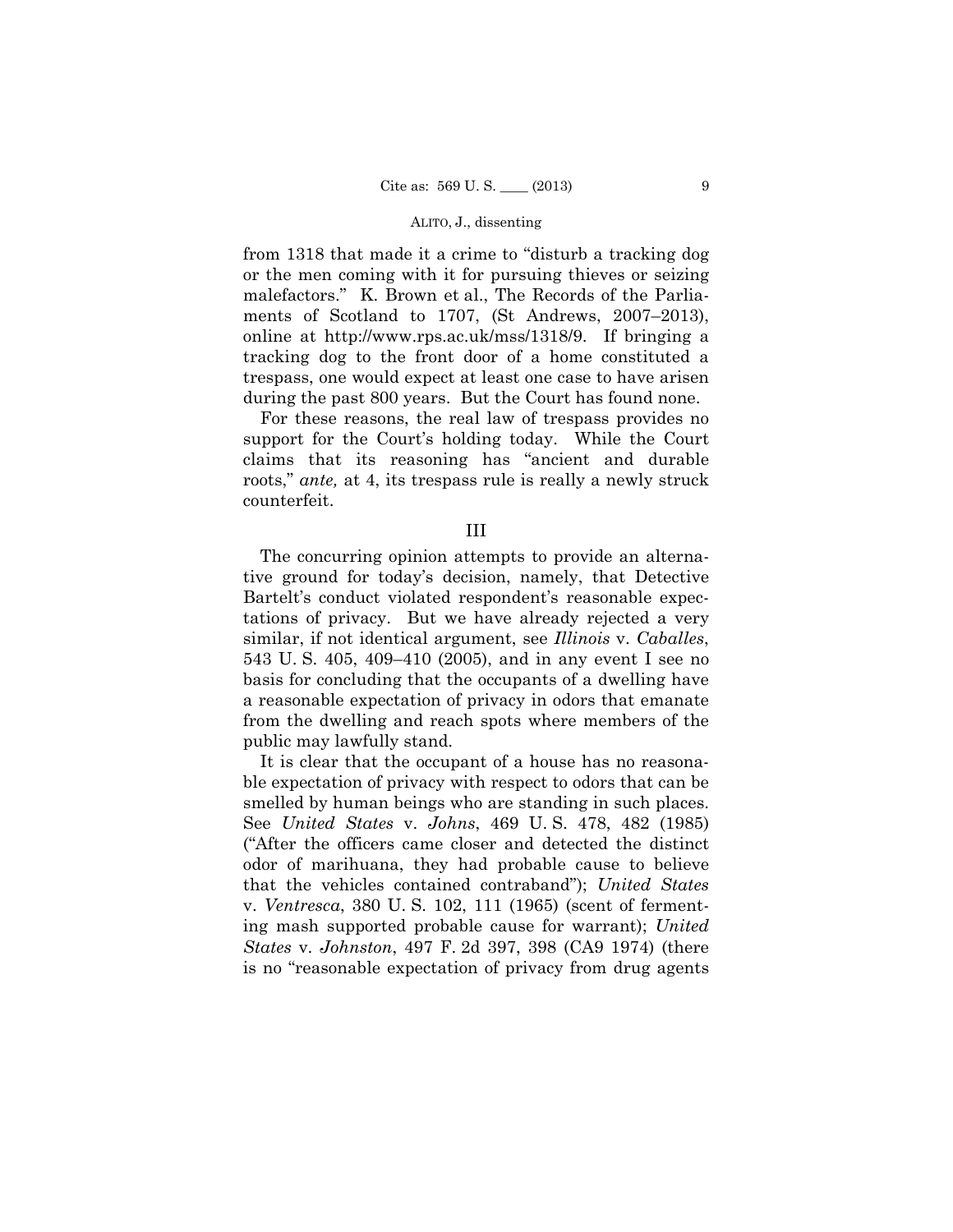with inquisitive nostrils"). And I would not draw a line between odors that can be smelled by humans and those that are detectible only by dogs.

Consider the situation from the point of view of the occupant of a building in which marijuana is grown or methamphetamine is manufactured. Would such an occupant reason as follows? "I know that odors may emanate from my building and that atmospheric conditions, such as the force and direction of the wind, may affect the strength of those odors when they reach a spot where members of the public may lawfully stand. I also know that some people have a much more acute sense of smell than others,6 and I have no idea who might be standing in one of the spots in question when the odors from my house reach that location. In addition, I know that odors coming from my building, when they reach these locations, may be strong enough to be detected by a dog. But I am confident that they will be so faint that they cannot be smelled by any human being." Such a finely tuned expectation would be entirely unrealistic, and I see no evidence that society is prepared to recognize it as reasonable.

 just like *Kyllo* v. *United States*, 533 U. S. 27 (2001), which In an attempt to show that respondent had a reasonable expectation of privacy in the odor of marijuana wafting from his house, the concurrence argues that this case is held that police officers conducted a search when they used a thermal imaging device to detect heat emanating from a house. *Ante*, at 3–4 (opinion of KAGAN, J.). This Court, however, has already rejected the argument that

<sup>6</sup>Some humans naturally have a much more acute sense of smell than others, and humans can be trained to detect and distinguish odors that could not be detected without such training. See E. Hancock, A Primer on Smell, http://www.jhu.edu/jhumag/996web/smell.html. Some individuals employed in the perfume and wine industries, for example, have an amazingly acute sense of smell. *Ibid.*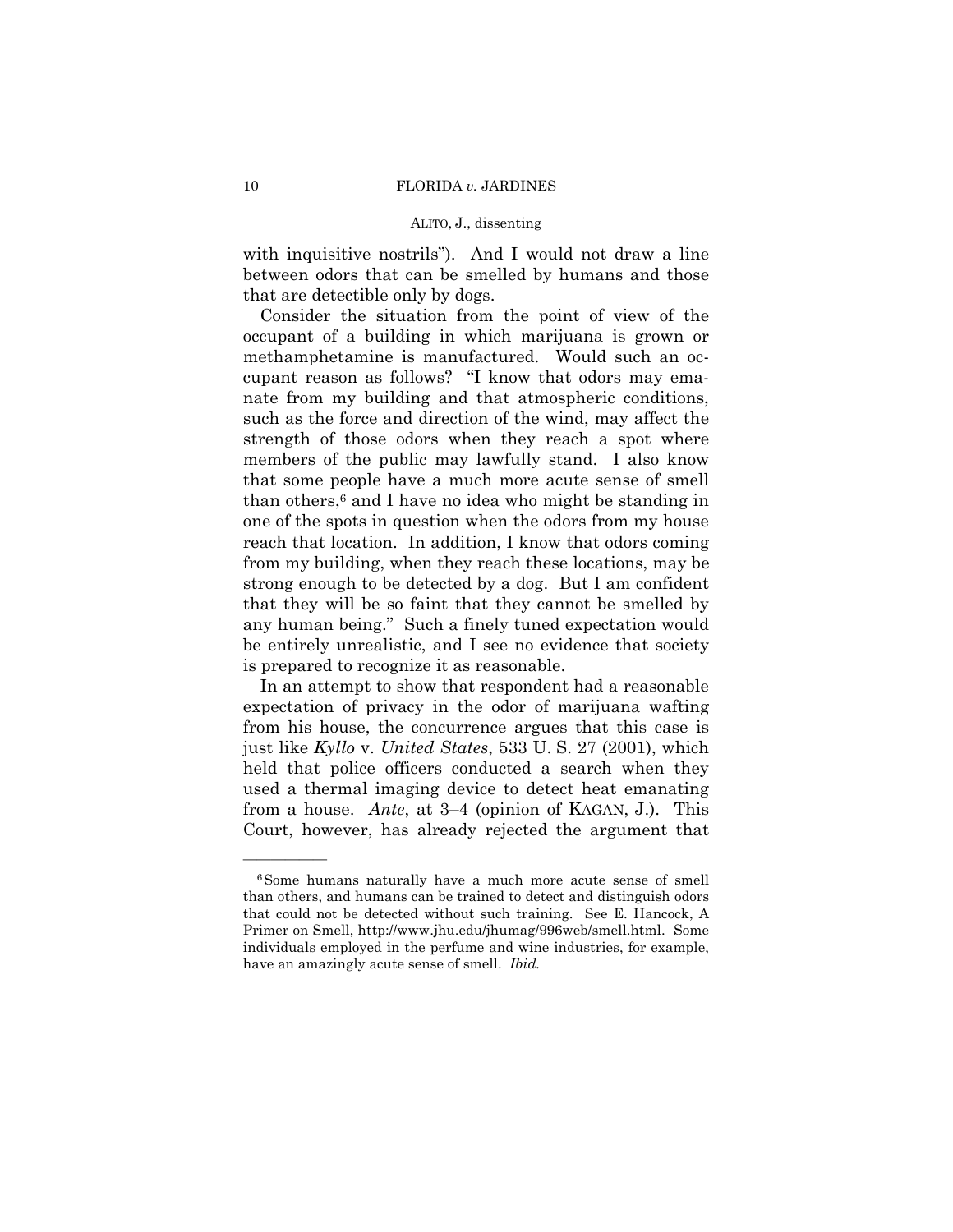the use of a drug-sniffing dog is the same as the use of a thermal imaging device. See *Caballes*, 543 U. S., at 409– 410. The very argument now advanced by the concurrence appears in Justice Souter's *Caballes* dissent. See *id*., at 413, and n. 3. But the Court was not persuaded.

Contrary to the interpretation propounded by the concurrence, *Kyllo* is best understood as a decision about the use of new technology. The *Kyllo* Court focused on the fact that the thermal imaging device was a form of "senseenhancing technology" that was "not in general public use," and it expressed concern that citizens would be "at the mercy of advancing technology" if its use was not restricted. 533 U. S., at 34–35. A dog, however, is not a new form of "technology or a "device." And, as noted, the use of dogs' acute sense of smell in law enforcement dates back many centuries.

The concurrence suggests that a *Kyllo*-based decision would be "much like" the actual decision of the Court, but that is simply not so. The holding of the Court is based on what the Court sees as a "'physical intrusion of a constitutionally protected area.'" *Ante*, at 3 (quoting *United States*  v. *Knotts*, 460 U. S. 276, 286 (1983) (Brennan, J., concurring in judgment)). As a result, it does not apply when a dog alerts while on a public sidewalk or street or in the corridor of a building to which the dog and handler have been lawfully admitted.

 U. S., at 29, and "committed no trespass." *Ante*, at 3. The concurrence's *Kyllo*-based approach would have a much wider reach. When the police used the thermal imaging device in *Kyllo*, they were on a public street, 533 Therefore, if a dog's nose is just like a thermal imaging device for Fourth Amendment purposes, a search would occur if a dog alerted while on a public sidewalk or in the corridor of an apartment building. And the same would be true if the dog was trained to sniff, not for marijuana, but for more dangerous quarry, such as explosives or for a